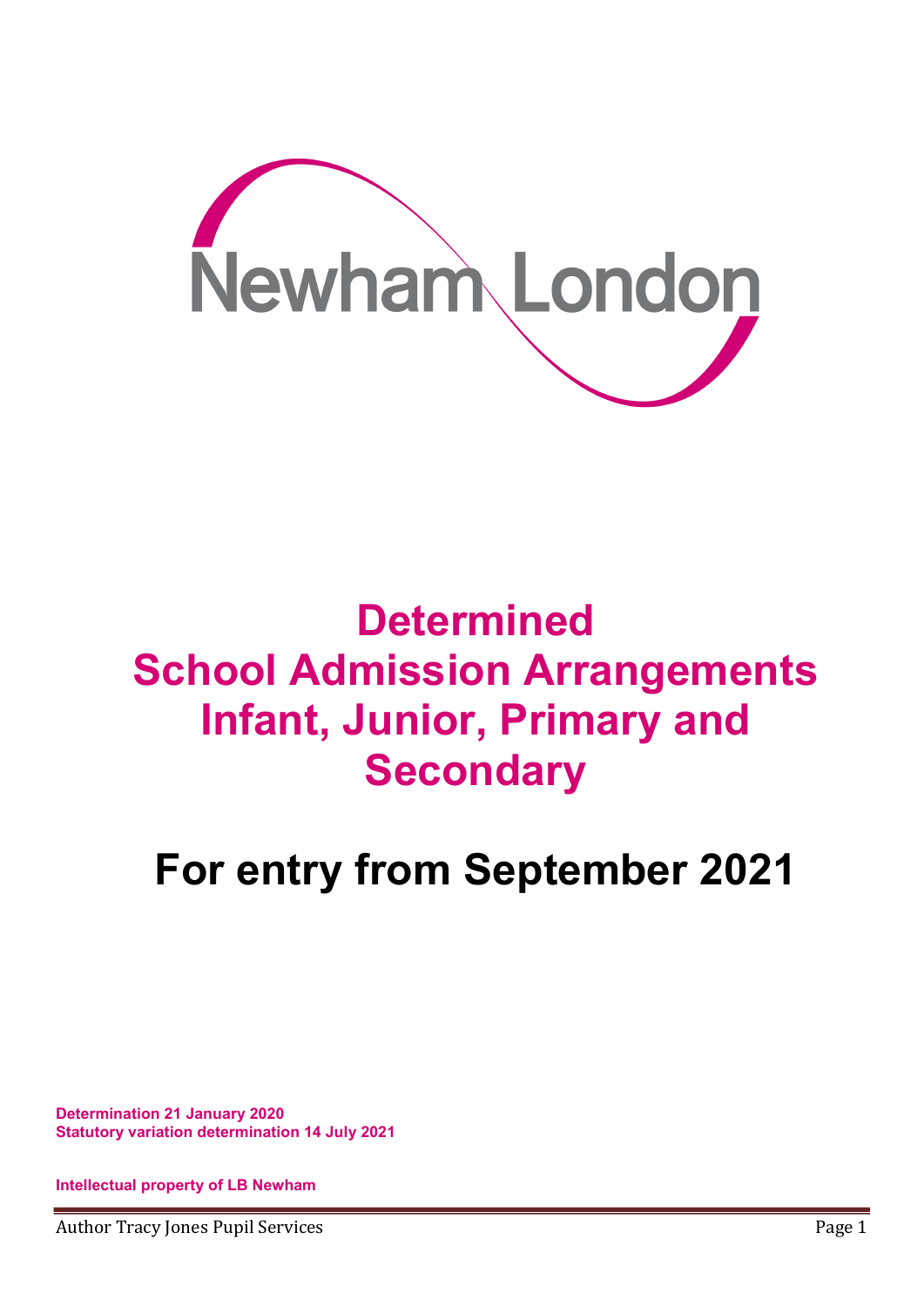### Introduction and legal overview

All admissions authorities for state funded schools in England must comply with the current Schools Admissions Code December 2014 which is produced by Department for Education and sets out the law and guidance relating to school admissions.

Local authorities have an important role in monitoring compliance with the Admissions Code and are required to report annually to the Schools Adjudicator on the fairness and legality of the admissions arrangements for all schools in their area, including those for whom they are not the admissions authority.

As the admissions authority for the community and voluntary controlled infant, junior and primary schools located in Newham, the LB Newham is required to draft, consult on and determine their admission arrangements including the oversubscription criteria.

For all state funded schools, the law requires that where applications exceed the Published Admission Number (PAN), their admission authority must strictly apply their published arrangements and oversubscription criteria to determine the children who must be offered any places available.

This policy sets out the arrangements (rules) that the Local Authority (LB Newham) will follow to determine the placement of children in our maintained schools. To promote a clear, fair and transparent approach, the LB of Newham recommends and invites academies and free schools to adopt these arrangements with our oversubscription criteria or their own.

Prior to formal consultation to LB Newham's School Admissions Forum work in partnership with LB Newham officers to agree the content of this policy.

Formal consultation of these arrangements was last completed between 5 December 2017 and 31 January 2018. LB Newham consulted with:

a) Parents of children between the ages of two and eighteen;

b) Other persons in the relevant area who in the opinion of the admission authority have an interest in the proposed admissions;

c) All other admission authorities within the relevant area (except that primary schools need not consult secondary schools);

d) Whichever of the governing body and the local authority who are not the admission authority;

e) Any adjoining neighbouring local authorities where the admission authority is the local authority; and

f) In the case of schools designated with a religious character, the body or person representing the religion or religious denomination.

Unless there are any proposed non statutory local changes the next consultation will not be until the autumn of 2024.

Consultation was completed via the Newham website and email to the head teachers of all the schools located in Newham and heads of admissions in neighbouring local authorities.

These admission arrangements have been formulated to ensure they comply with the Equality Act  $2010<sup>1</sup>$  and therefore do not unlawfully discriminate against pupils, parents or carers because of

 $\overline{a}$ 

<sup>1&</sup>lt;br>The Equality Act 2010 replaced all previous equality legislation such as the Race Relations Act, Disability Discrimination Act and Sex Discrimination Act. This act provides a single, consolidated source of discrimination covering all the types of discrimination that are unlawful. It simplifies the law by removing anomalies and inconsistencies that had developed over time in the existing legislation, and it extends the protection from discr certain areas.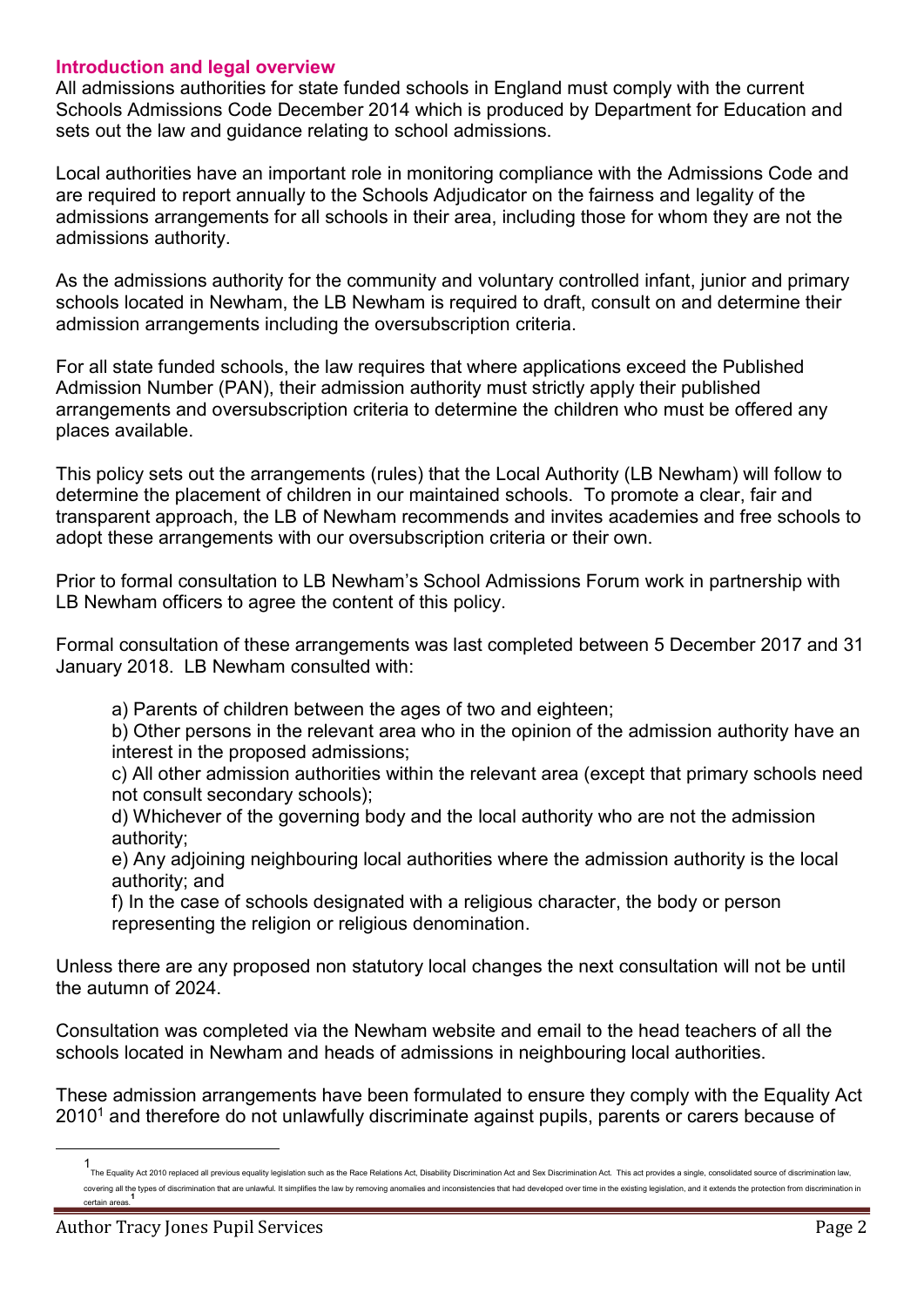their sex, race, religion or beliefs, disability, sexual orientation or pupils who are pregnant, undergoing gender reassignment or school age parents.

All references in this document to previously looked after children in the Code mean children who were adopted (or subject to child arrangements orders or special guardianship orders) immediately following having been looked after as well as those children who appear (to the admission authority) to have been in state care outside of England and ceased to be in state care as a result of being adopted.

# Publication and availability

These will be available on the LB Newham's website and the websites of:

- Newham community schools
- Newham voluntary controlled school
- Academies located in Newham whose Governing Bodies/Trust have adopted these as their own.

The arrangements will be published in both the hard copy and electronic versions of the LB Newham's composite prospectuses Starting Primary School and Starting Secondary School autumn 2020 editions from 1 September 2020

All arrangements including the oversubscription criteria are available upon request (hard copy or electronic) from the relevant school/academy and the local authority, where they are situated.

# Associated regulations, statutory guidance and information

This document should be read in conjunction with:

- Pan London scheme for 2021 entry
- School Standards Framework Act 1998
- School admissions code (2021)
- School admissions appeals code (2012)
- Advice on admission of summer born children (2014)
- Admission of Crown Servants (2015)
- Children missing education (2016)
- Crime and Disorder Act 1998 (section 16)

# Compulsory school age and school leaving age

Compulsory school age is set out in section 8 of the Education Act 1996 and The Education (Start of Compulsory School Age) Order 1998. A child reaches compulsory school age on the prescribed day following their fifth birthday (or on their fifth birthday if it falls on a prescribed day). The prescribed days are 31 December, 31 March and 31 August. From this date parent/carers must ensure their child receives suitable education until the last Friday in June of the year they become 16 provided their birthday is before the beginning of the next school year.

A child ceases to be of compulsory school age on the last Friday of June in the school year they become 16. If a child is educated outside their normal age group (i.e. is in year 10 when this date is reached), the school will continue to receive funding for that child but the child will no longer be of compulsory school age during the school year in which most children take their GCSE examinations and cannot, therefore, be obliged to attend.

A child can leave school on the last Friday in June if they will be 16 by the end of the school summer holidays.

<u>.</u>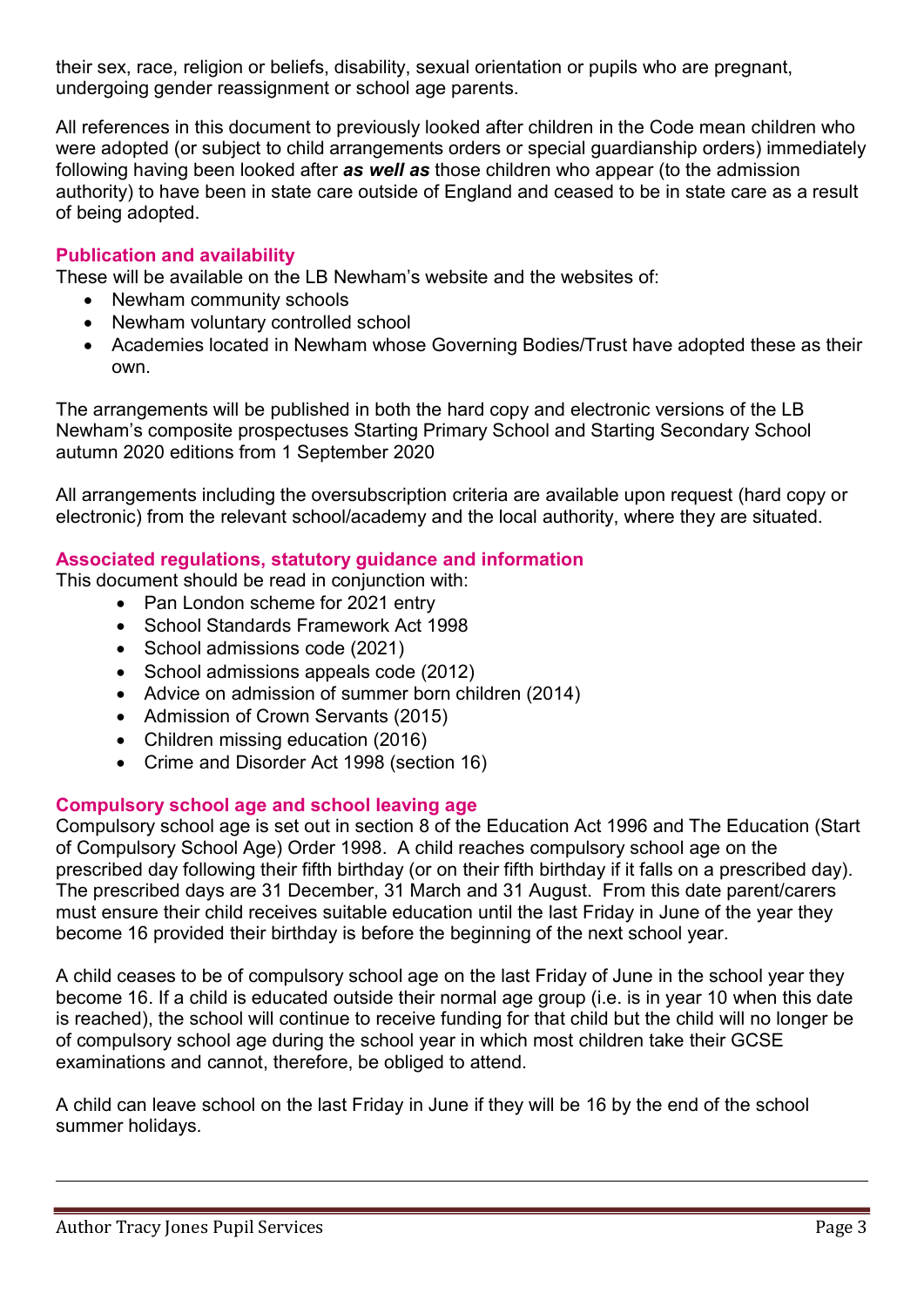From the September after they are 16, all young people must do one of the following but they are free to choose which of these options they take:

- Remain in full-time education, e.g. at a college or school sixth form
- Start an apprenticeship or traineeship
- Full time employment combined part-time education or training

Where a person with parental responsibility fails to comply with the regulations in relation to their child receiving suitable education appropriate local or legal action will be taken.

# Parental responsibility

All parent/carers of children of compulsory school age (5 to 16) are required by law to ensure that they receive suitable education by regular attendance at school or otherwise. Failure to comply with this duty can lead to prosecution.

# Local Authority responsibility

The introduction of academy schools means that the local authority no longer maintains all state funded schools in their area, however the LB Newham still has the duty to provide sufficient school places or education otherwise for all children of compulsory school age resident in the borough, irrespective of their immigration status, including those from families with no recourse to public funds.

To ensure all children of compulsory school age receive suitable education their parent/carers must apply for a school place or notify the local authority in writing of the alternative arrangements they have made. Where this does not occur or the alternative arrangements are found to be unsatisfactory, the child will be officially recorded as missing education and action will be taken against the person(s) with parental responsibility.

Where a parent/carer of a school aged child who is residing in the LB Newham, fails to complete a 'common application form' (CAF) or provide suitable alternative education within 15 days of arrival in LB Newham, or the child being out of education, we reserve the right to apply on their behalf. This will result in their child being allocated a placement at the closest school to the child's home with a place available at that time. Where the child has a sibling at a Newham school, in the first instance we will try to allocate a place at the same school if a place is available at the time. If the school is full we will then allocate a place at the closest school to the child's home where a place is available. For any child with special educational or access needs that cannot be met in a mainstream school, the 0-25 SEND integrated service will provide information on the schools that can meet the child's needs. A place will then be offered at the school closest to their home that can meet their needs and has a suitable place available.

## Information and definitions

For the purpose of this document, the universal term 'school', will be used when referring to all state funded academies, community schools, free schools, studio schools, university technical colleges, voluntary aided faith schools and voluntary controlled faith schools.

## Published Admission Number (PAN)

The Published Admission Number (PAN) is the number of places available in a school for each normal point of entry. This is calculated using a Department for Education capacity formula.

The normal point of entry is:

Reception – for infant, primary schools and all through schools where the school does not increase in size for secondary education.

**Year 3** – for junior schools

Year 7 – for secondary schools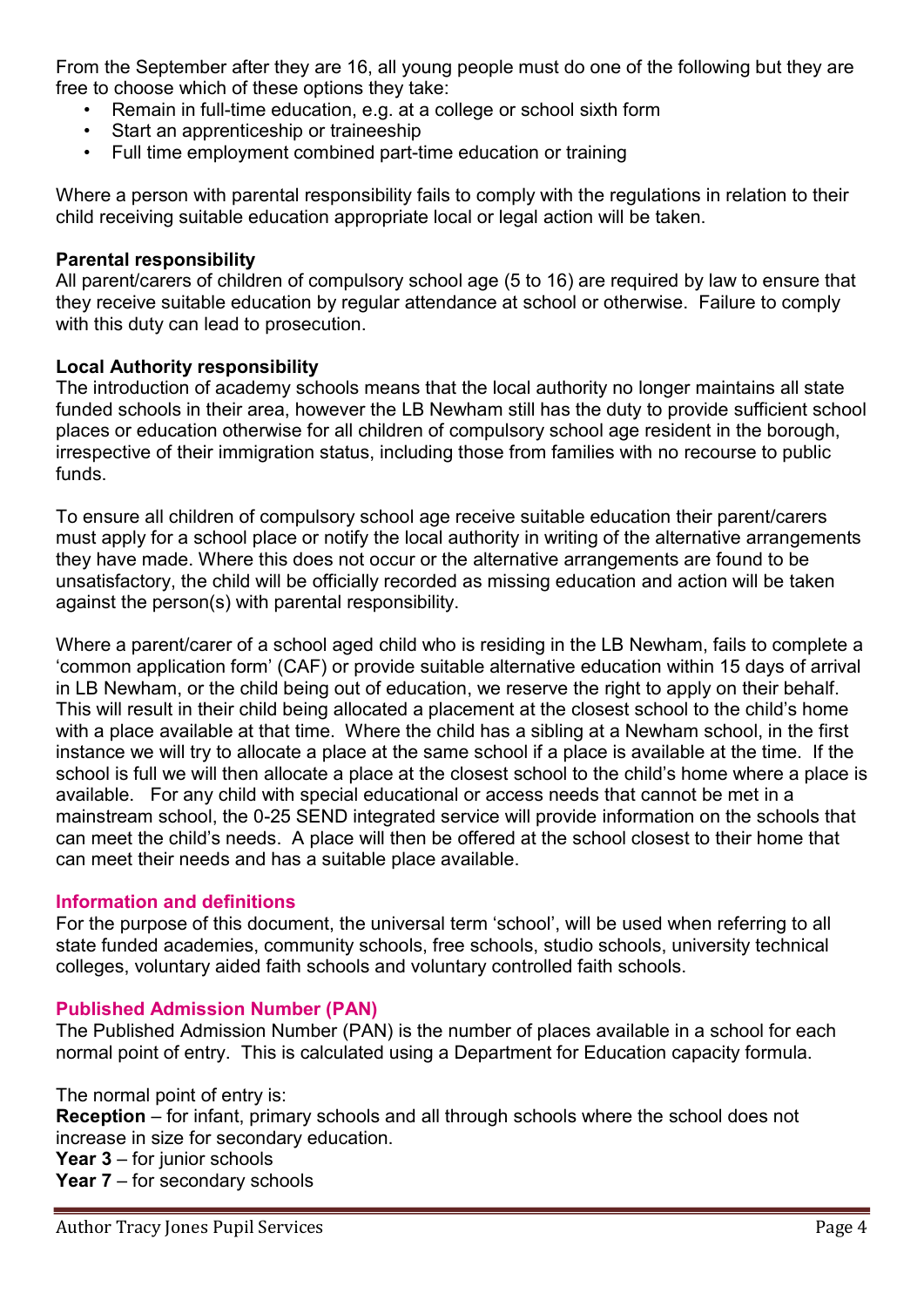#### Year 9 or 10 – for UTC's Year 12 – for sixth form

For the majority of schools located in Newham the limit on roll number in other year groups is the same as the PAN but for these year groups most places are already taken as pupils move from one year group up to the next.

To determine the number of forms of entry in a year group (classes) you divide the PAN by 30. In some cases the result will include 0.5 of a class which is possible where the accommodation is in an old building with small size rooms.

A child cannot be refused admission to the normal year of entry on the grounds of prejudice to the provision of efficient education and efficient use of resources unless the published admission number has been reached.

Outside of the year of entry it is expected that the PAN will continue to be applied for In Year admissions as a roll limit (see above). However, if circumstances at the school have significantly changed since the publication of the admission number, a place may be refused even if the admission number has not been reached, as a cap on the PAN may have been introduced.

The admissions numbers (AN) for entry in the academic year are shown in appendix 1.

## Special Educational Needs Resource Units

Special Educational Needs resource units are located within a number of schools in Newham. Each is designed for children with particular diagnosed special educational needs including complex needs and severe communication difficulties.

Placement in these units is determined by the LB Newham 0-25 SEND integrated service using these arrangements and their associated oversubscription protocols.

These places are part of the published admission number, not in addition to.

## Additional places and capping

In the event of an unexpected and significant increase to the school aged population, in particular year groups that occurs too late to be addressed as part of the Council's formal place planning strategy, to ensure we can provide suitable education to all children resident in the borough it may be necessary to introduce additional places. Any proposed increase would be managed by the LB Newham in joint partnership with the admission authorities located in Newham.

Additional places may be delivered outside of any formal expansion through:

- Bulge classes: additional class or classes for a specific year group that will continue through the school year on year until the bulge expires at the end of year group 6 or 11 as appropriate to the age range of the school.
- Temporary over allocation: additional places in one or more year groups available for a fixed period agreed through a formal mutual agreement between the LA and the school.

Where a school is significantly undersubscribed in any particular year group for a prolonged period, it is possible for the admission number to be capped to withdraw a fixed number of places for a specified period, on the understanding they will be made available at time of increased pressure on places.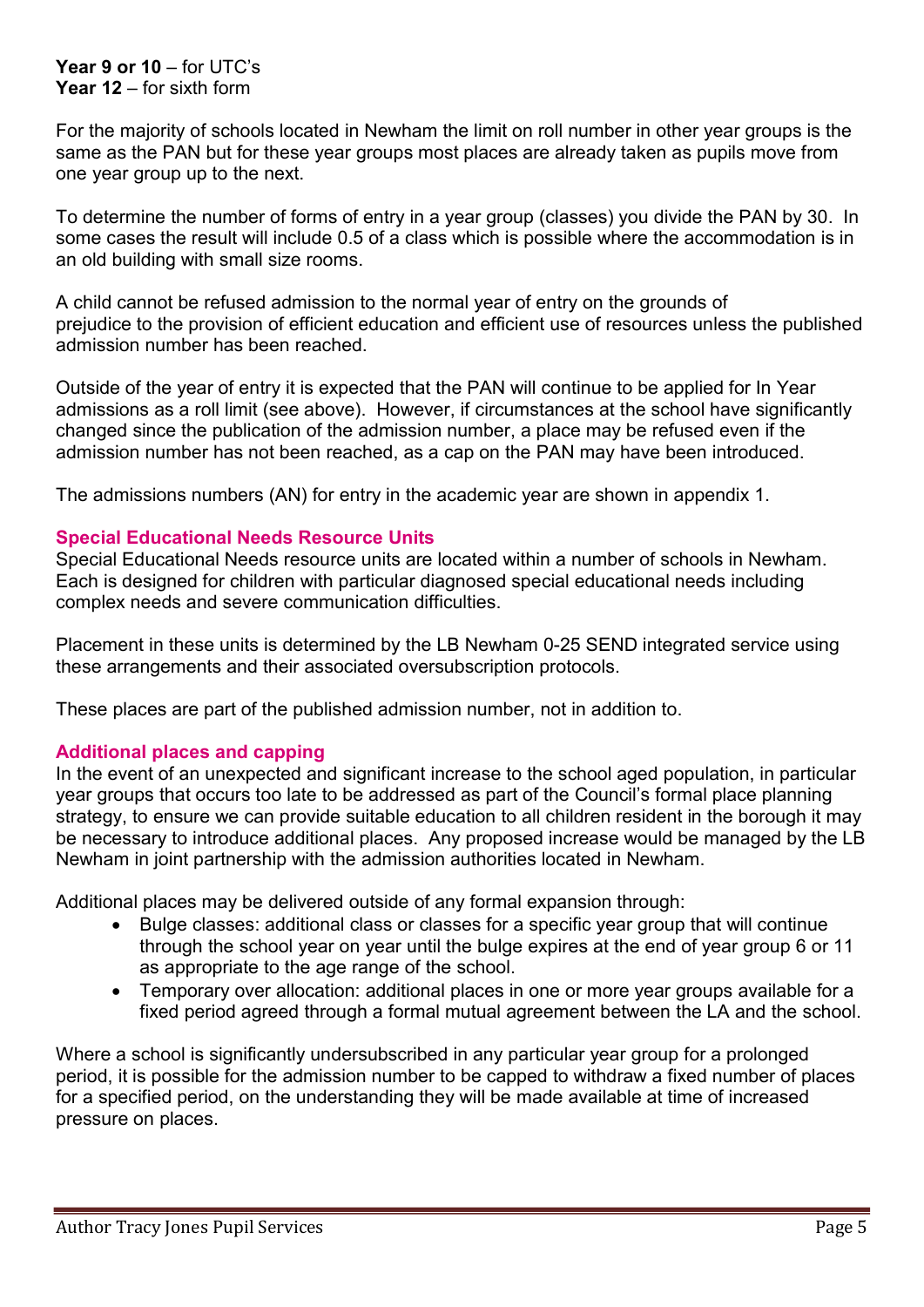Additional places through bulges and over allocation will be delivered under strict controls and with the mutual agreement of the Local Authority and the Governing Body of the school. These controls will include the potential impact on families and all schools within the borough.

# Normal Admissions (also known as planned or cohort admissions)

The law requires that all families with a child must apply to their home authority irrespective of the location of their preferred school(s). This means families living in Newham must apply to London Borough of Newham, Pupil Services. .

LB Newham's Pupil Services will communicate by a secure encrypted method with other Admissions Authorities in Newham and outside of the borough, where preferences named are not Newham maintained schools. This is to determine the outcome of each application (preference) and offer the highest single offer available to each family who apply.

Newham Pupil Services will notify all Newham applicants of the outcome and the named school by letter and in an electronic communication where the family have applied using the Pan London eAdmissions portal.

The outcome for Newham residents will be sent by Pupil Services even where the offered school is not located in Newham.

## In Year Admissions (also known as late arrivals, mid term or mid phase admissions)

For 'In Year' admissions to all year groups and for Year 7 and reception entry in September 2021, where the application is being submitted after 31 August 2021:

- Newham residents wanting to apply for any schools located in Newham must use LB Newham's 'In Year' common application form (CAF) www.newham.gov.uk/admissions
- Newham residents wanting to apply for schools outside of the borough must check the website for the borough where the school is located to obtain details of the application process.
- Families from outside of Newham who want to apply for a school/academy located in Newham except Chobham Academy must apply direct to LB Newham Pupil Services www.newham.gov.uk/admissions. Newham Pupil Services will notify the family and their home borough of the outcome.

For all year groups parents/carers living in Newham have the right to name six preferences (or more if they choose to) for the schools they would prefer their child to attend, using our common application form (CAF) – these cannot be referred to as choices as that would indicate one will definitely be offered when supply and demand means this is not always possible. The preferences must be named in the order of priority, with 1<sup>st</sup> preference being the highest – this is known as the rank order.

The In Year online eform can be completed at www.newham.gov.uk/admissions, or requested by phone on 020 8430 2000 or by post from:

Pupil Services P.O. Box 69972, London, E16 9DG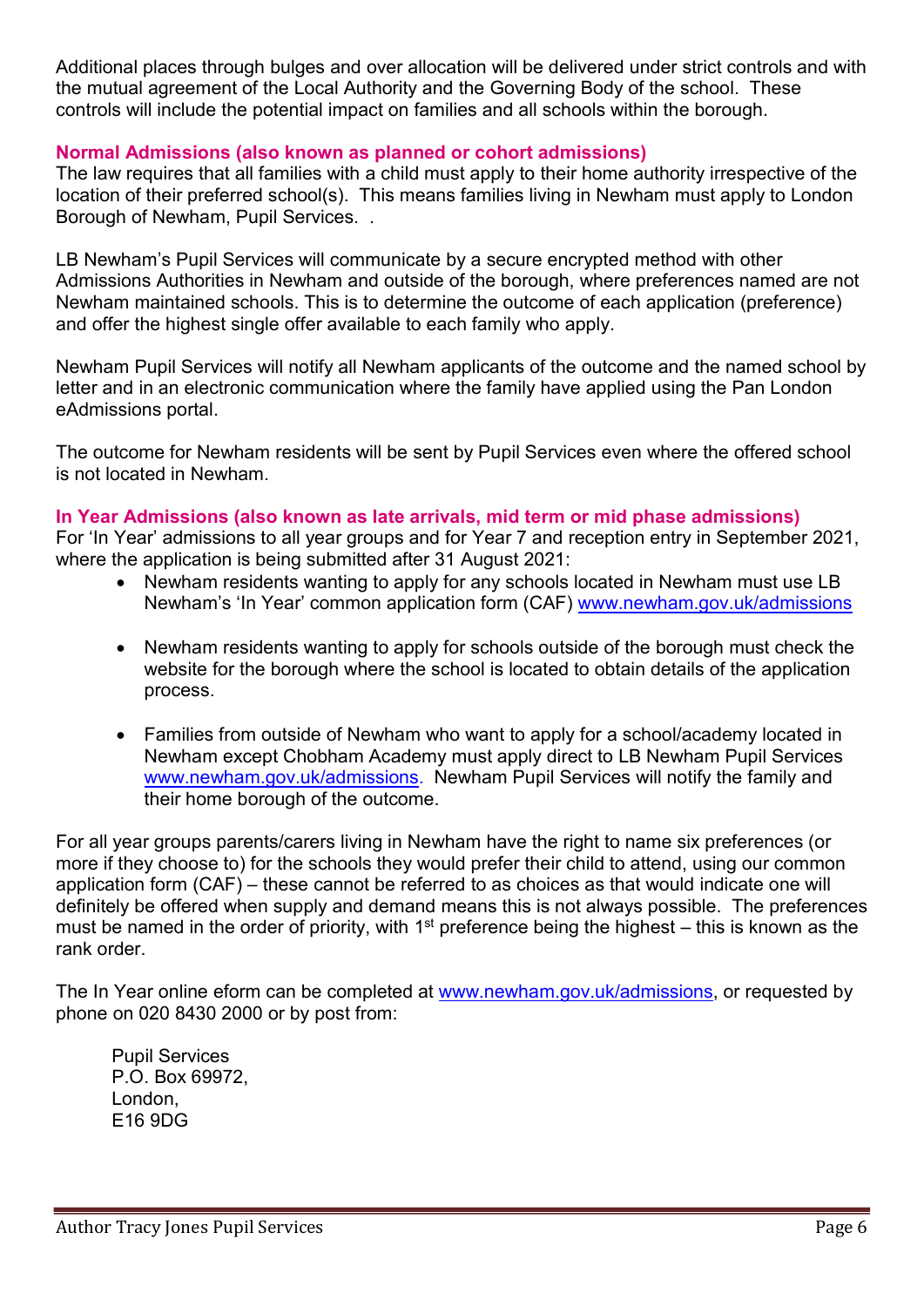#### Children from overseas

In most cases, foreign national children in the UK have the right to attend schools in England. School admission authorities must not refuse to admit a child on the basis of their nationality or immigration status nor remove them from roll on this basis. It is the responsibility of parents to check that their children have a right, under their visa entry conditions, to study at a school.

Foreign nationals applying for a school place in England should check that they have a right of abode or that the conditions of their immigration status otherwise permit them to access a statefunded school.

#### Normal Admissions (standard entry points into school)

For normal admission purposes, as applications must be made to the child's home borough, to enable an overseas family to apply we will accept a future address in Newham to determine the home borough but the current home address for processing the application. Where an application is being made for a child who is living overseas at the time of submission, the application must be made on a paper form not via the Pan London eAdmissions portal.

#### In Year Admissions

For In Year applications these will be processed using the child's home address at the time of the application, even if this is outside of the UK (except for children of service personnel and crown servants –see below). Future addresses in the UK will not be accepted even if contracts/rental agreements have been signed.

Where a place can be offered using the child's overseas current address, the expectation is that the child will be available to take up the place on the proposed start date, which could be as soon as the day after the place being offered. If a child cannot take up the place as they are not in the UK and is not expected for at least a week the place will usually be withdrawn.

For the children of service personnel with a confirmed posting to Newham, or crown servants returning from overseas to live in Newham, the Local authority will allocate a place in advance of the family arriving in the area provided the application is accompanied by an official letter that declares a relocation date and a unit postal address or quartering area address.

## Application dates

The UK Government has set national closing and offer dates for applications for normal admissions. These dates only apply to applications for reception and year 7 entry in September of the new academic year and year 3 where a child is moving from an infant to a junior school.

## Secondary (Year 7)

National closing day – 31 October, preceding the year of entry. Applications received by LB Newham Pupil Services by midnight on this date will be processed as on time and those received after will be processed as late. It is important to understand that late applications cannot be considered for a place until all on time applicants have been provided with places. This means families who apply late are greatly reducing their opportunity to gain a place at one of their preferred schools.

National offer day – 1 March or first working day after this date where it falls on a weekend or a bank holiday. This is the date when outcomes are issued to all on time applicants. All applicants are posted an outcome letter using 1<sup>st</sup> class post on national offer day. Where the application was made online, via the Pan London eAdmissions portal the outcome will be available online during the late afternoon/early evening.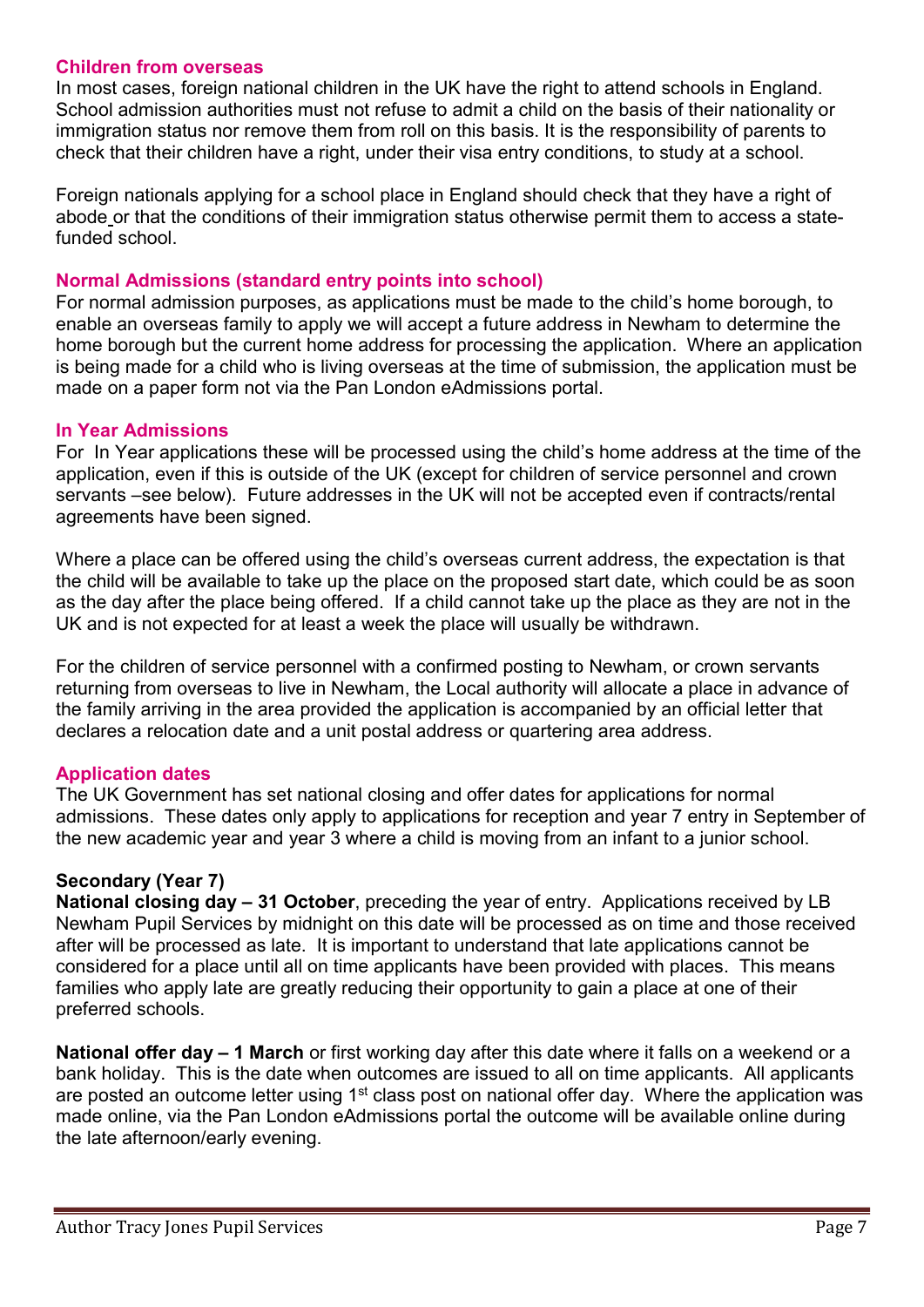# Late applications (received after national closing date)

Applicants whose common application form (CAF) is received by the third Friday in February in the year of expected admission will be sent their outcome on national offer day.

Applicants whose common application form (CAF) is received after the third Friday in February in the year of expected admission will be sent their outcome within 10 days of their application – with the first offer day being five days after national offer day.

In very exceptional circumstances some late application will be processed as on time. This will be the decision of the child's home local authority and will be binding on all named preferred schools. There is no right of appeal against a decision not to treat a late application as on time.

# Primary (Reception and Year 3, where the child attends an infant school)

National closing day – 15 January, preceding the academic year of entry. Applications received by LB Newham Pupil Services by midnight on this date will be processed as on time and those received after will be processed as late. It is important to understand that late applications cannot be considered for a place until all on time applicants have been provided with places. This means families who apply late are greatly reducing their opportunity to gain a place at one of their preferred schools.

National offer day – 16 April or first working day after this date where it falls on a weekend or a bank holiday. This is the date when outcomes are issued to all on time applicants. All applicants are posted an outcome letter using 1<sup>st</sup> class post on national offer day. Where the application was made online, via the Pan London eAdmissions portal the outcome will be available online during the late afternoon/early evening.

# Late applications (received after national closing date)

Applicants whose common application form (CAF) is received by the third Friday in March in the year of expected admission will be sent their outcome on national offer day.

Applicants whose common application form (CAF) is received after the third Friday in February in the year of expected admission will be sent their outcome within 10 days of their application – with the first offer day being five days after national offer day.

In very exceptional circumstances some late application will be processed as on time. This will be the decision of the child's home local authority and will be binding on all named preferred schools. There is no right of appeal against a decision not to treat a late application as on time.

## In Year applications

For In Year admissions there are no statutory or local closing or offer dates. Our target is to send notification of the outcome of each application within 5 -10 school days. At the start of each academic year this may not always be possible due to the volume of applications received.

# School applications - common application form (CAF)

It is the responsibility/duty of all parents/carers to apply for a school place for any school aged child for whom they have parental responsibility for, or arrange suitable alternative education and formally notify their home Local authority of these arrangements.

# For all normal and in year applicants

Newham does not automatically reserve any child a place at any school including the:

• School closest to their home; OR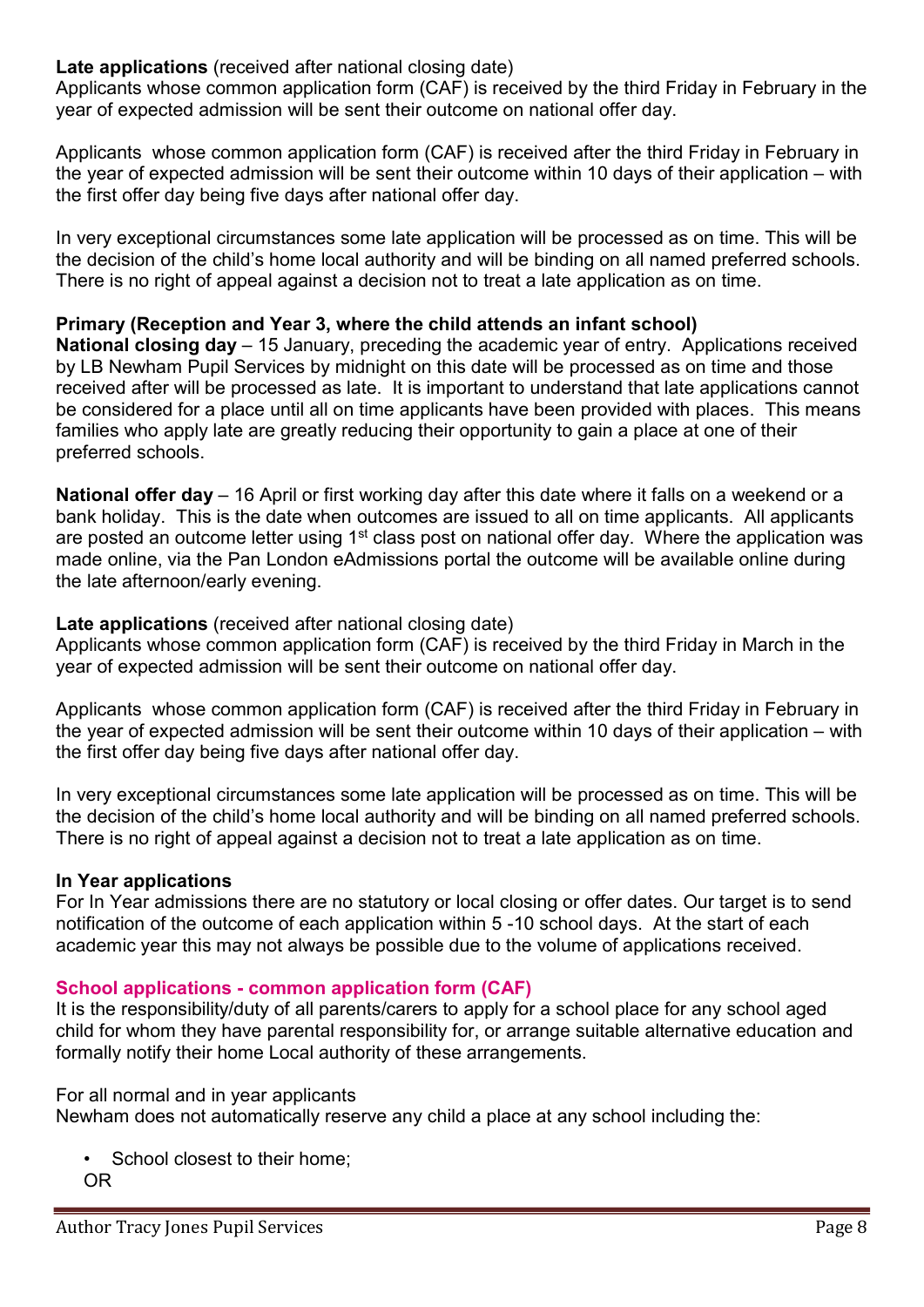• School where their child formerly attended;

OR

• School where their child attends Saturday school or other clubs/extended services; OR

School where their siblings or relatives are or used to be on roll; OR

- Faith school linked to the place of worship where they practise: OR
- School where their parent/carer works.

A child will only be considered for a place at schools where their parent/carer has applied by completing and successfully submitting the appropriate common application form (CAF). This does not mean we can only place a child at one of the schools named, as we reserve the right to allocate an alternative placement if we cannot meet parental preference or the preferred schools cannot meet the child's needs.

Newham parents/carers are given the opportunity to name their preferred schools as part of their common application. The applicant can name as many school preferences as they would like but we recommend at least three and no more than six.

All of the schools/academies named by parents/carers on their application form will be treated equally to assess whether a school place can be offered to their child based on places available or their oversubscription criteria where applications exceed places available.

All applicants are given the opportunity to supply their religious, philosophical, medical, personal or social reasons for wanting a school place at the time of application.

Primary to secondary school transition applications for Year 7 admission in the next academic year received by the published national closing date will have priority above those who apply after that date, provided their preference for the school has not been withdrawn. A preference will be withdrawn if a change of preference is submitted before the deadline and the school is not included on the new form.

Reception applications for admission in the next academic year received by the published national closing date will have priority above those who apply after that date, provided their preference for the school has not been withdrawn. A preference will be withdrawn if a change of preference is submitted before the deadline and the school is not included on the new form.

Each application form submitted for a child for the same academic year will supersede the last except where a change of preference is received for a Year 7 or reception class after the national closing dates (see above). In this instance the latest application received before the closing date will be used to determine the initial allocation and the change of preference will be processed as a late application.

Applications that have been sent to Pupil Services but not received will only be back dated if the parent/carer has proof of submission from the Head Teacher/Business Manager or Office Manager of their child's current school. No other proof of postage or delivery will be accepted.

To guarantee delivery of your application the Council recommends that you apply online. If you apply online you will receive an application reference to confirm receipt.

For in year admissions – applications for internal school transfers within Newham are treated the same as new arrivals, those returning to Newham or those wanting to receive an education in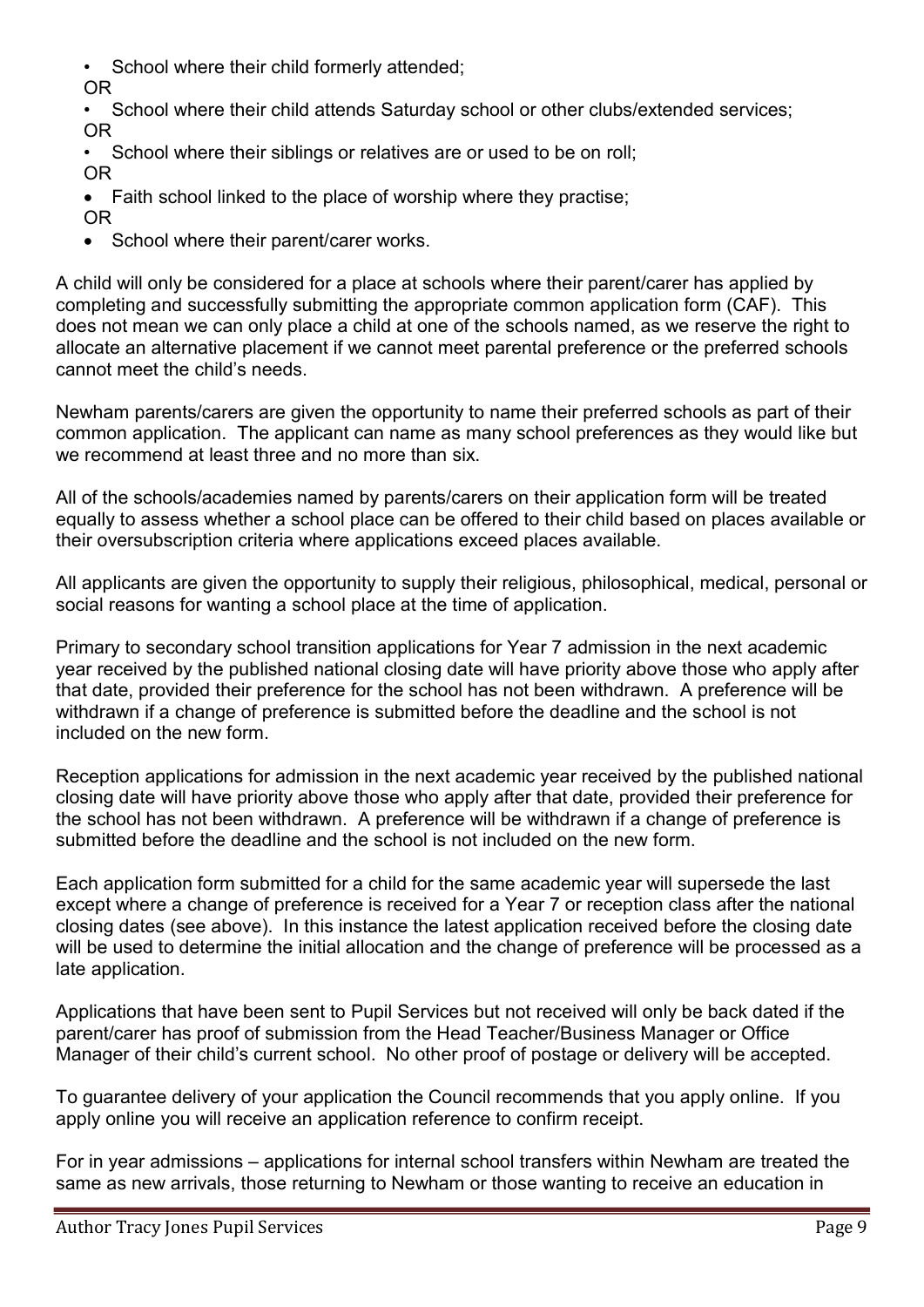Newham from outside of the borough. The only exception being that if preference cannot be met for a Newham resident who is a new arrival or a child returning to Newham an alternative allocation will be made to ensure we fulfil our duty to provide education for our residents.

All school places are offered based on the child's date of birth. Their academic ability will be taken into account at the application (see gifted and talented below).

# Supplementary information form (SIF)

For both normal and in year, applications can only be considered under one of the faith based criterion of a voluntary aided school's oversubscription criteria where the applicant has completed and submitted the schools Supplementary Information Form (SIF). These are available from the school and must be returned direct to the school not Pupil Services and not as an attachment to your eAdmissions applications. Where a SIF is not received the application can only be considered under the non faith criterion.

SIFs without the correct common application form (CAF) cannot be considered as the CAF and not the SIF is the actual application.

# Certificate of Catholic Practice

'Certificate of Catholic Practice' means a certificate issued by the family's parish priest (or the priest in charge of the church where the family attends Mass) in the form laid down by the Bishops' Conference of England and Wales. It will be issued if the priest is satisfied that at least one Catholic parent or carer (along with the child, if he or she is over seven years old) have (except when it was impossible to do so) attended Mass on Sundays and holydays of obligation for at least five years (or, in the case of the child, since the age of seven, if shorter). It will also be issued when the practice has been continuous since being received into the Church if that occurred less than five years ago. It is expected that most Certificates will be issued on the basis of attendance. A Certificate may also be issued by the priest when attendance is interrupted by exceptional circumstances which excuse from the obligation to attend on that occasion or occasions. Further details of these circumstances can be found in the guidance issued to priests http://www.dioceseofbrentwood.net/

## Gifted and talented children and those who have missed part or whole school years.

All school places in Newham are offered for a specific year group based on the child's date of birth not their stage of academic development. However the law does not prescribe the year group a child should be admitted to. There is no statutory barrier to children being educated outside their normal year group.

Parents/carers can seek in writing at the point of application places outside their child's normal academic year group.

At point of application the schools' admission committee will consider any parental representations to support their request for their child to be educated a year group higher or lower than for their age group. In all cases the decision of the admissions committee is final and there is no right of appeal for a place outside a child's academic year group. This does not affect a parent/carers right of an appeal for a place at their preferred school where they have applied and been refused.

Where a place is not granted outside of the normal academic year group any alternative allocation will be based on the child's age not ability, educational history or parental representations

## Looked After and Previously Looked After Child

A 'looked after child' or a child who was previously looked after but immediately after being looked after became subject to an adoption, child arrangements, or special quardianship order including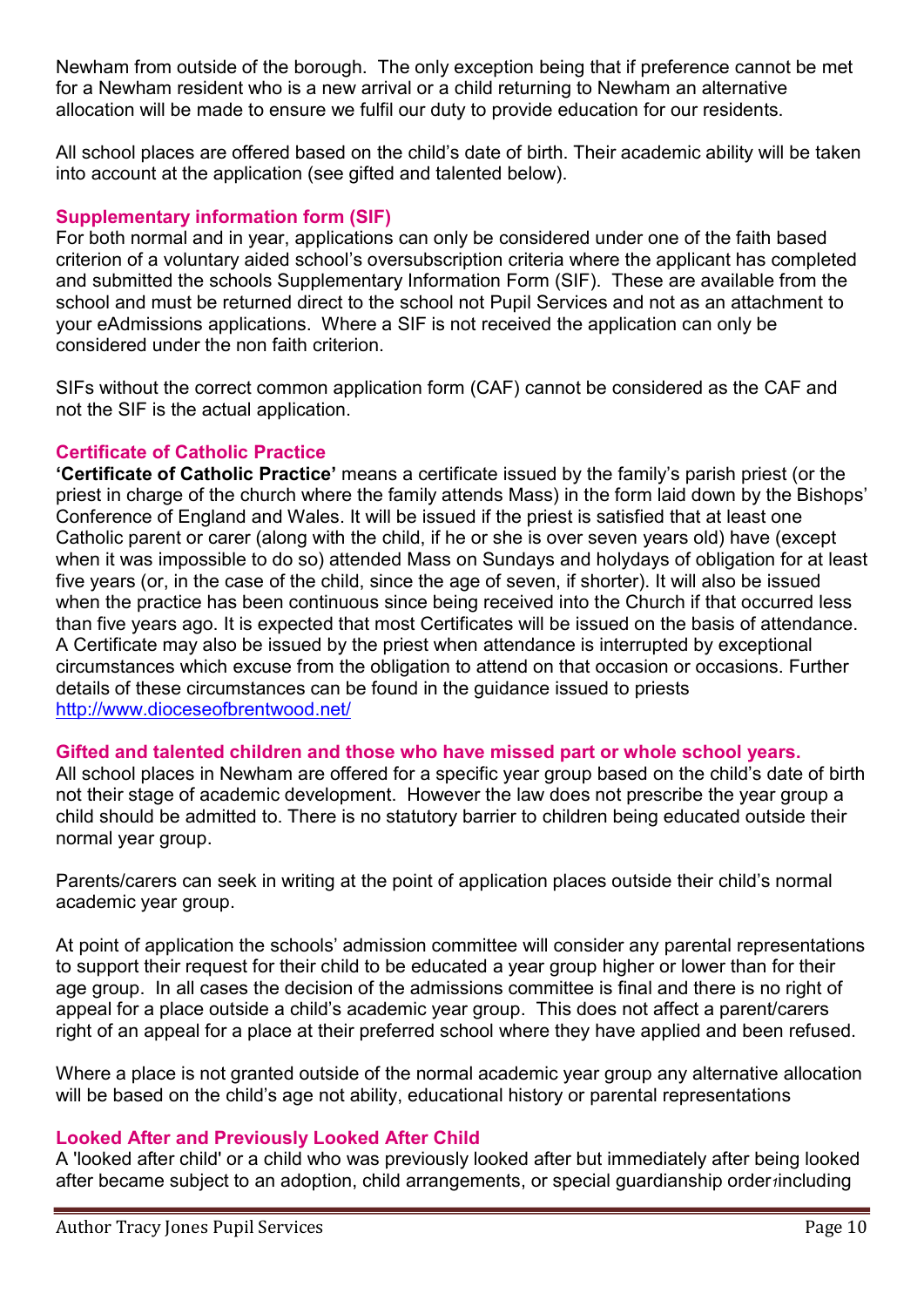those who appear [to the admission authority] to have been in state care outside of England and ceased to be in state care as a result of being adopted.

A looked after child is a child who is

- (a) in the care of a local authority, or
- (b) being provided with accommodation by a local authority in the exercise of their social services functions (see the definition in Section 22(1) of the Children Act 1989).

# Previously Looked After Child

A child who was previously looked after but immediately after being looked after became subject to an adoption, child arrangements, or special guardianship order including those who appear [to the admission authority] to have been in state care outside of England and ceased to be in state care as a result of being adopted.

An adoption order in England, is an order under the Adoption Act 1976 (see Section 12 adoption orders) and children who were adopted under the Adoption and Children Act 2002 (see Section 46 adoption orders). A 'child arrangements order' is an order settling the arrangements to be made as to the person with whom the child is to live under Section 8 of the Children Act 1989 as amended by Section 14 of the Children and Families Act 2014. Section 14A of the Children Act 1989 defines a 'special guardianship order' as an order appointing one or more individuals to be a child's special guardian (or special guardians).

# Staff Child

A child whose parent/carer (person with legal parental responsibility for the child) is directly employed by the school meaning not contracted via a third party.

The law only permits staff child priority where either or both of the following circumstances apply:

- a) Where the member of staff has been employed at the school for two or more years at the time at which the application for admission to the school is made;
- b) The member of staff is recruited to fill a vacant post for which there is a demonstrable skill shortage.

For normal admissions: reception, infant to junior transition and primary to secondary transition, the parent/carer must have been in the school's employment (category a) or have a contract to start in the schools employment (category b) on the national closing date 31 October (secondary) or 15 January (primary) for the application to be considered an on time 'Staff Child'.

For category b where employment commences after national closing day the application will be considered under their original priority until after the national offer day 1 March (secondary) and 16 April (primary).

For both normal and In Year, proof of employment must be verified in writing by the headteacher/principal to Newham Pupil Services. Proof of employment cannot be accepted from the applicant.

## Service child

For Newham school admission purposes a child is recognised as a service child when:

 One of their parents/carers (with legal guardianship) is serving in the regular British armed forces, at the national closing date for primary to secondary transition or the application date for In Year applications.

OR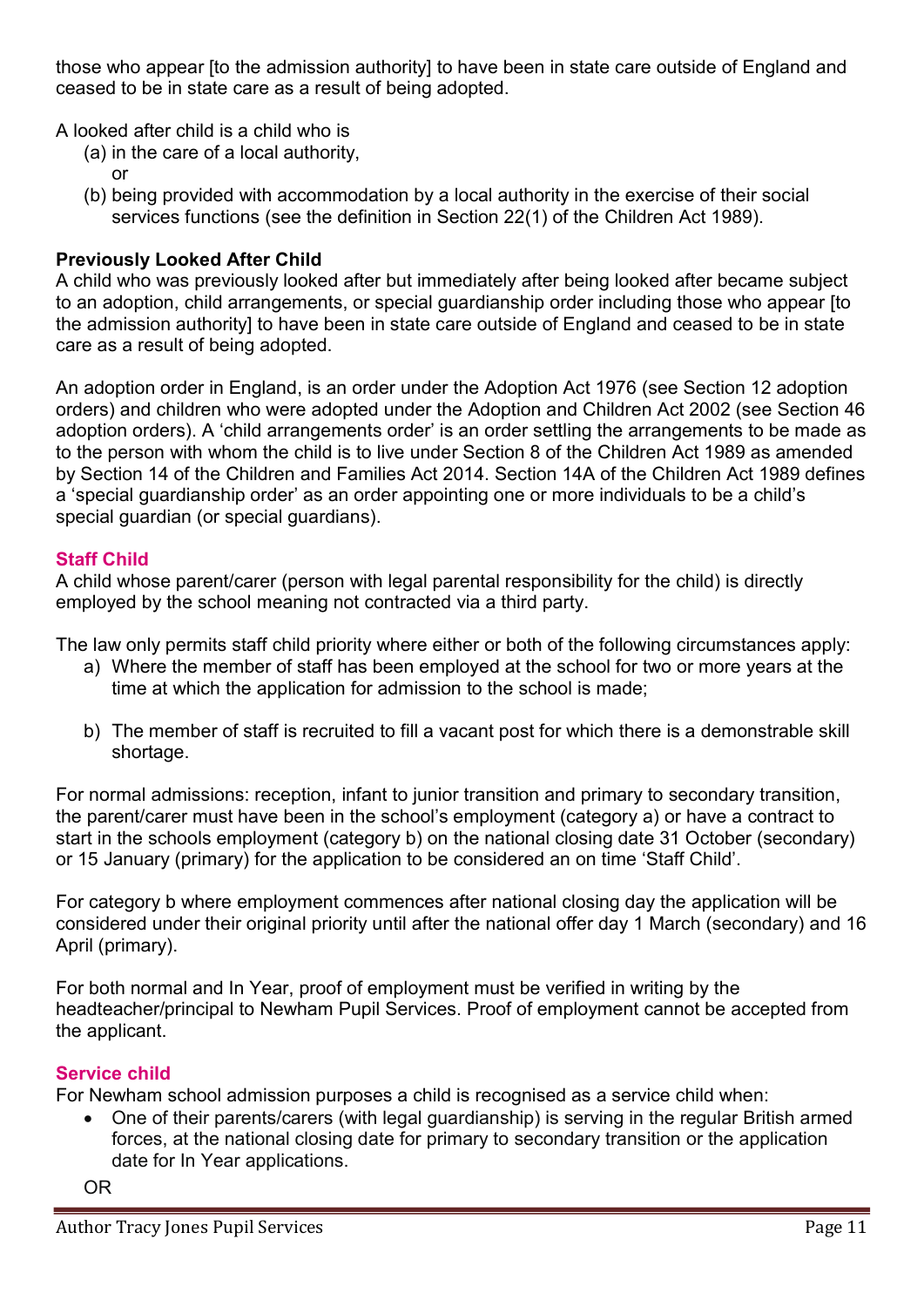One of their parents/carers (with legal guardianship) died whilst serving in the British armed forces and the pupil receives a pension under the Armed Forces Compensation Scheme or the War Pensions Scheme.

# Siblings.

Sibling priority is only be granted where it forms part of the oversubscription criteria.

Only siblings reasonably expected to be on roll at the school when the child for whom a place is being sought is due to start. If a family has more than one child at the preferred school they must name a child in the sibling section who is reasonably expected to be on roll when the child on the application is due to start. Naming the eldest child is not advisable if they are in year group 6 or 11 as they may have left the preferred school when the child is due to start (unless the school has a sixth form).

Where the applicant has failed to provide the full name and date of birth of the sibling on the application form, in the appropriate section or the name provided is not the one used to register the child at their school, sibling priority may not be granted. Sibling details entered in the reasons for wanting a place will not be considered.

The named siblings must be living at the same address as the child for whom the application is being made at the time of application.

Sibling connections and addresses will be verified by the Local Authority in partnership with the preferred school, so it is essential that families notify each of their children's schools of any address change.

A sibling connection does not count when the sibling is attending the school's nursery class, even where it is an All through school with a nursery, irrespective of their age.

For admission purposes a siblings is defined as each of two or more children having one or both parents in common;

This includes;

- Brother
- Sister
- Adopted siblings<sup>2</sup>,
- Step-sibling through marriage,
- Common law step-siblings
- Children subject of a residence order and foster children (only those "looked after" by any local authority).

Examples of those who will not be considered as siblings

- Cousins, aunties, uncles, friends, other family members even when living in the same home,
- Other children living in the same household who are not included in the list above,
- Children who share the same child minder or private fosterer.

If a child awaiting a school offer or is on a waiting list for a new offer and has a sibling who has started at the school following the submission of their application, their parent/carer must notify Pupil Services in writing (pupil.services@newham.gov.uk) of the sibling's enrolment details for the child's priority for a place from the waiting list to be changed to include their new sibling priority.

<u>.</u>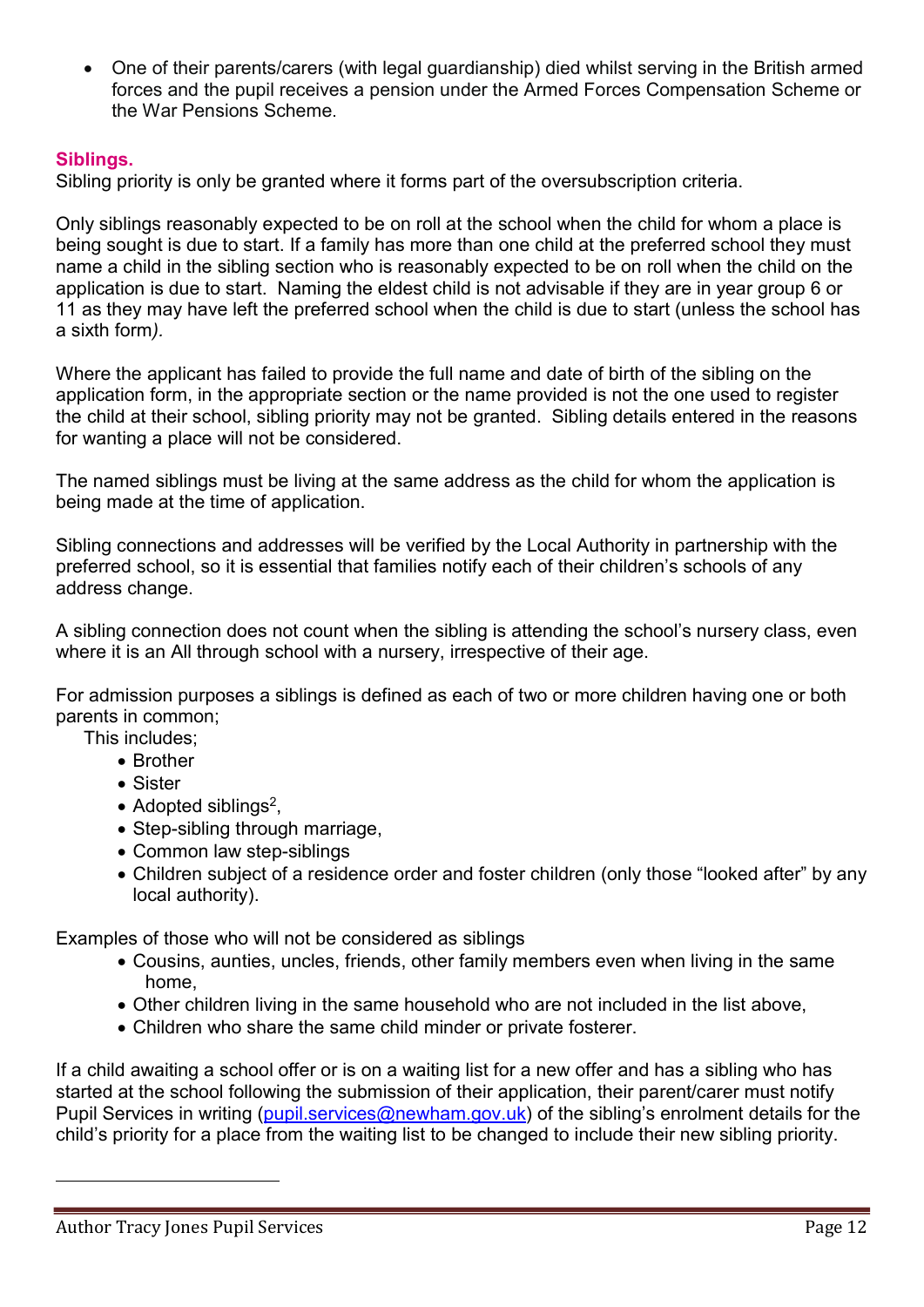Conversely if a child is on a waiting list and has sibling priority, if their sibling is removed from the schools roll following the submission of their application their parent/carer must notify Pupil Services in writing (pupil.services@newham.gov.uk) of the sibling's leave date for the child so their sibling priority for a place can be withdrawn.

# Twins, children of multiple births and siblings who are not twins but are born in the same school year

For reception for the following September twins, children from multiple births and siblings who are not twins but are born in the same academic year will be admitted over the 30 class limit if one of the children is the 30th child admitted for a one form entry school or  $60<sup>th</sup>$  for two form entry school and so on.

For Year 7 for the following September twins, children from multiple births and siblings who are not twins but are born in the same academic year will be admitted over the 30 class limit if one of the children in the sibling group is the final child is to be offered a place.

For 'In year' admissions outside the normal admission round, twin, a child from a multiple birth or a sibling who is not a twin but born in the same academic year may not be allocated a place over the school's admission number if only one sibling can be offered. Random allocation would be used to determine which of the children will be offered the place available. An officer independent of Children's Services and the admissions processes will be responsible for drawing the name of the successful applicant and the draw will be overseen by an independent adjudicator who will not work in Children Services or have any involvement with the admissions process.

#### Priority areas

For Sarah Bonnell School admissions the borough has determined a priority area. This has fixed boundaries determined by the Council and approved via formal consultation. Although this school is located on the borough boundary, to comply with the law, the priority area does not follow the borough boundary it follows natural and manmade features. No other Newham maintained non faith secondary school has a priority area.

Residing in the priority area does not guarantee a child a place at the school but it does mean they have priority over children who live outside the priority area who do not have siblings on roll at the school.

Applicants can find out if the child's home address is in the Sarah Bonnell Priority area by visiting our School Finder app located on the Newham website. Alternatively you can call the Council on 020 08430 2000 for help and advice.

## Catchment areas

Schools located in Newham (other than Chobham Academy) do not have catchment areas.

## Parish Catchments (Faith schools only)

This has fixed boundaries determined by the Diocese of Brentwood (Catholic schools in Newham) or Diocese of Chelmsford (St. Luke's Church of England primary school) and approved via formal processes.

Residing in parish does not guarantee a child a place at the school.

Parent/carers can find out which school(s) parish area you live in by visiting our School Finder app located on the Newham website. Alternatively you can call the Council on 020 08430 2000 for help and advice.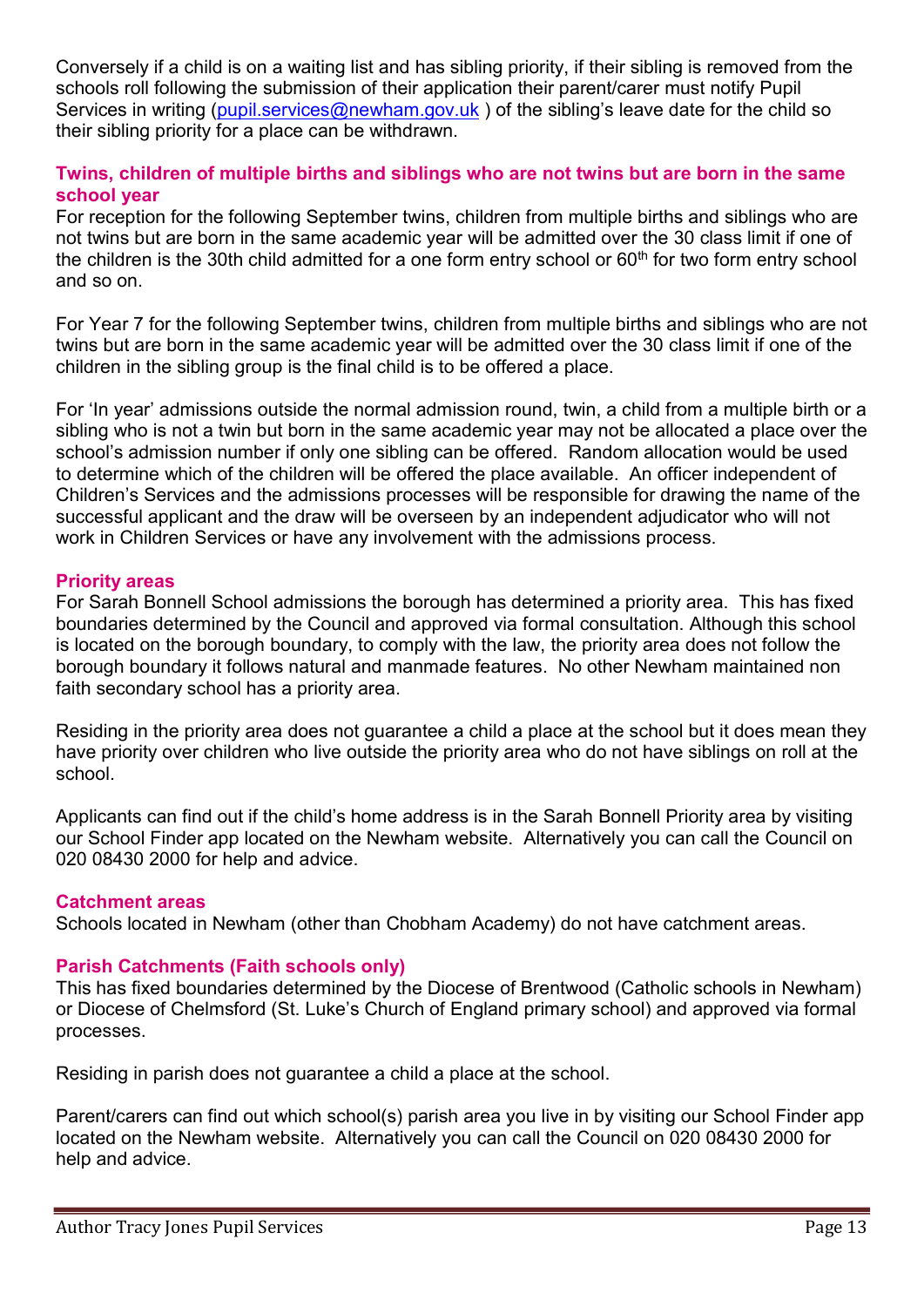More information on Parish catchments is available in the admission arrangements for each of our faith schools which can be found on the Newham website and the schools own websites.

# Home address

A child's home address is where they reside for the majority of the school year, being September to July. This is what we use to determine residency in the priority area for Sarah Bonnell, Catholic or Church of England parish and home to school distance as applicable to an application.

Where a child's natural parents are not living together and the child spends a few days in both households on week days, then the address that will be used for admissions will be the one from which the child goes to school in the morning most often on week days.

For families who own more than one property, where any of these properties is occupied by a third party through a rental, family or friendship agreement, it cannot be considered as the child's home address. If the family have more than one property and full Council tax is paid for both properties the address that has been registered for the child for the preceding three months will be used for admissions purposes.

Any address supplied as the child's home address will not be considered if it is:

• An address registered with the Council as commercial property (the only exception is where a commercial address is confirmed by Housing Section of the child's home borough as being their official temporary home address) ,

OR

- An address registered with the Council as empty or derelict OR
- A tenant's address, where the property owned by the parent/carer and rented to a third party who is not the applicant,

OR

- Another family member's/friend's address who does not have parental responsibility for the child, even if the tenant is responsible for the child's daycare arrangements, OR
- Their child-minder's address,

OR

 A PO Box address (where the PO box address is a result or Police or Social Care intervention the LA will work with the appropriate professionals to establish the address to be used for admissions purposes)

OR

 Second or other additional property's owned by the child's family, which do not have other tenants and where the child is not resident for at least 6 months of the academic year.

OR

 Future addresses even if contracts have been exchanged or the Council have offered the property in writing

OR

 Any address not registered for Council Tax as an official residential abode This is not an exhaustive list.

And these will not be used for the purposes of allocating school places.

# Verification of Home Address

All offers and alternative allocations in Newham are conditional on the information being provided on the application was accurate at the time of submission. This means that address and date of birth checks are not made until the admission meeting, at which point they are mandatory.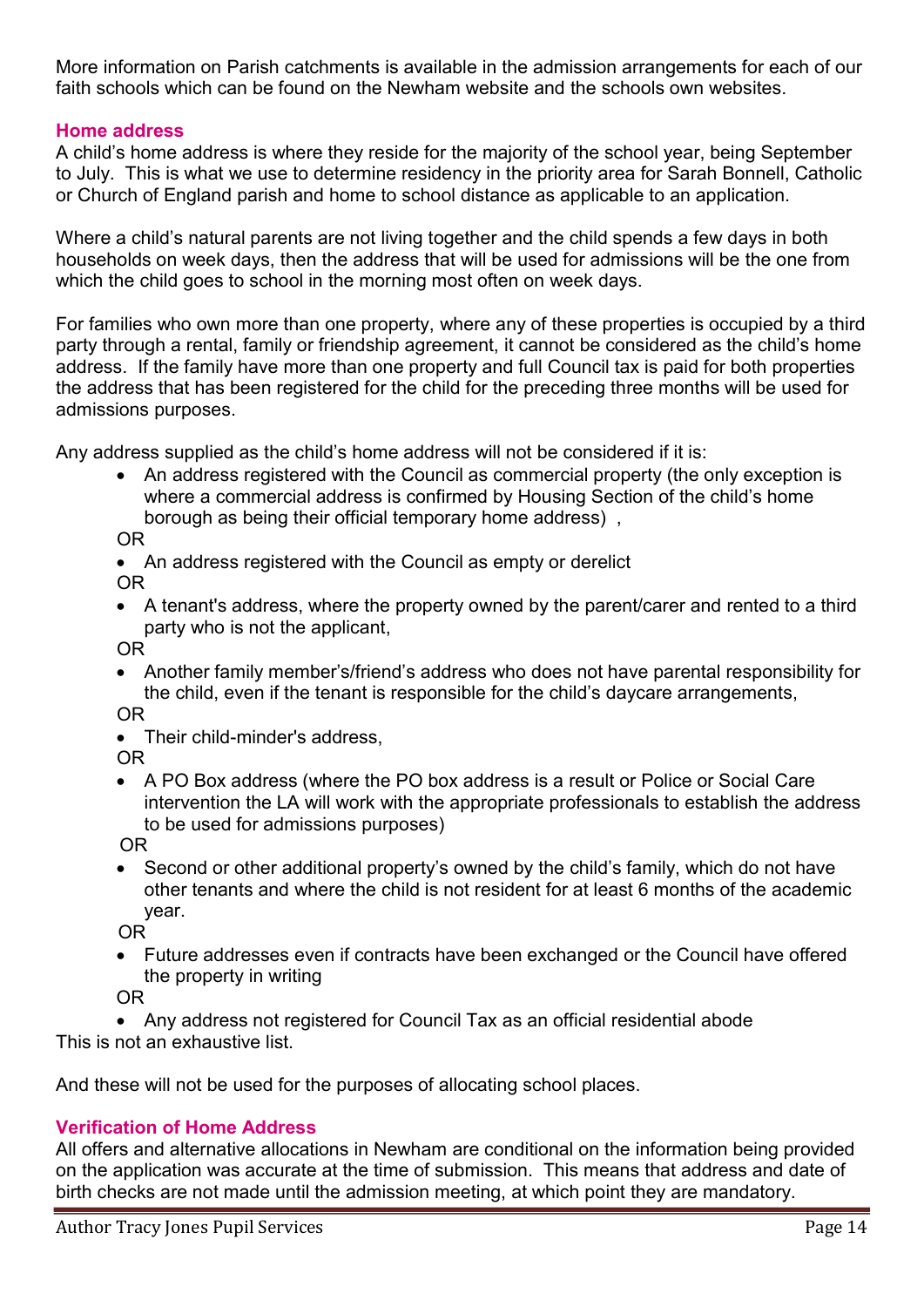See appendix 2 for full details of the documentation required for admission.

In addition to the conditional offer scheme we may also operate internal verification programmes using other Council databases such as Council Tax, Electoral Register and Licensed Landlords.

Where any allegation of using a false address is made, a thorough investigation using all available resources will be carried out.

In some cases unannounced home visits maybe made by officers/representatives from the Council or the school.

It is an offence to provide false address information when applying for a school place. If a family are found to have provided a false address or other information, that was considered as a deliberate act to mislead, the school place offered maybe withdrawn. In some instances this can lead to prosecution and the child being removed from the roll of a school.

# Change of home address

If a child awaiting a school offer or is on a waiting list, changes their home address their parent/carer must notify Pupil Services in writing (pupil.services@newham.gov.uk) and provide Newham approved proof of that change.

Any change of home address will not on its own be considered as a fresh application.

On receipt of any change of address Pupil Services will recalculate the home to school distances for any school where they are on the waiting list.

If they are applying for a year 7 or reception class for next September entry, if the address change is prior to the national closing date 31 October and 15 January respectively preceding entry, it will be used to determine the offer or alternative allocation for national offer day in March and April. If the change is after the national closing date it will be used as a correspondence address only until the day after national of offer day, at which point it will then be used as the address for admissions purposes.

If Pupil Services are not notified of an address change, in writing by the family to (pupil.services@newham.gov.uk), the Council cannot be held responsible for letters being sent to a child's previous address or the child's priority for a placement being incorrect.

If a child changes home address to live temporarily or permanently with another person other than their parent/carer named on the application, even if this person is a family member, Pupil Services will need proof of the change of parental responsibility before the address change will be applied.

If a child is moving address with their family or they are moving to live with another member of their family, the address on the application must be the address they were living at, at the time the application is signed by the applicant, not their future address.

# Special Education Needs and Disability

Children with an Education Health Care Plan (EHCP) or Statement of Special Educational Needs will be placed under the latest Special Education Needs and Disability regulations.

Placements in special schools and resource units located in Newham are determined outside of these arrangements using the LB Newham SEND published protocols.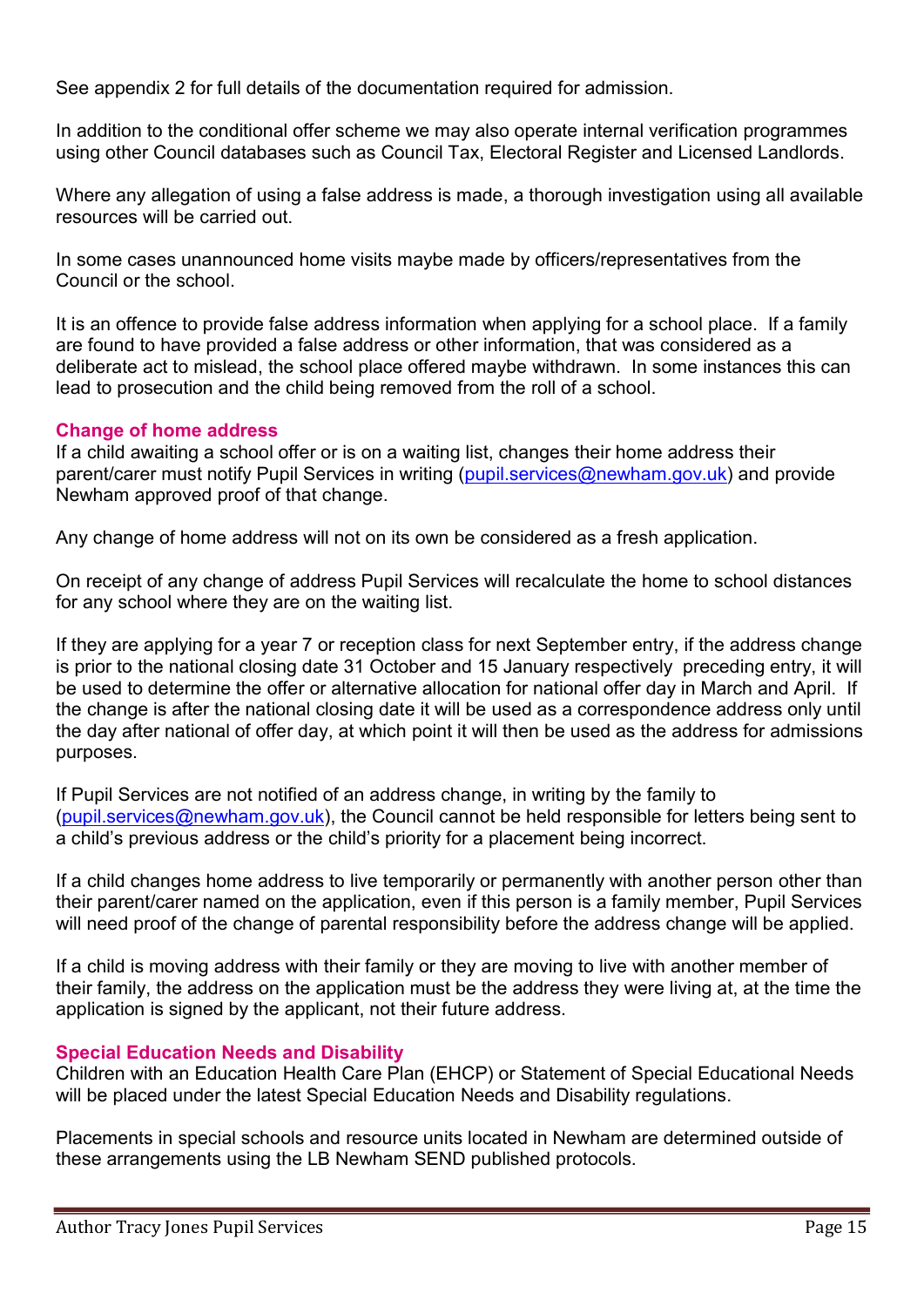All other children with recognised SEN will be placed under these arrangements.

# School placements

All placements are determined by the school's admissions authority, not LB Newham (unless an own admission authority school has devolved responsibility to the LB Newham) but the London Borough of Newham will determine the highest single offer that can be made to all applicants and send the offer letters on behalf of the admission authority as part of co-ordination.

# Equal preference - single offer scheme

The Local authority operates an equal preference system in line with the School Admissions Code. This means all schools named by the parent/carer on their common application form (CAF) will be treated equally to assess whether a school place can be offered to their child based on the published admissions criteria for each school named. In cases where more than one school place can be offered to a child, the ranked order (the preference order) on the CAF will be taken into account and the school place offered will be in the school that was ranked highest of those that can be offered.

If a child was not initially offered a place at the school named as their parent/carer's first preference and a place can be offered from the waiting list at a school that was ranked higher than the school currently offered, the existing offer will be automatically withdrawn even if it was previously accepted unless the child has started at the school or the parent/carer has notified Newham in writing that they no longer want their child to be considered for places at a school ranked higher than the school offered. This notification will mean that the child will be removed from the waiting list for those schools and the child can only be considered for a place if the parent/carer submits a fresh application.

# School offer and alternative allocations

Where a school has places available applicants will automatically be offered a place unless they have been permanently excluded in the last year, or have an Education Health Care Plan or Statement of Special Educational Needs. For these children LB Newham follows the SEND and Exclusion regulations and local protocols.

All school places are offered on the condition that the information provided on the application form is accurate at the time of submission.

If at any time a school has more applications than places available their oversubscription criteria will be applied to determine which children can be offered a place or the child's waiting list position where the school is full.

For normal admissions being primary to secondary transition and starting primary school, up to 1 September in the year of entry, offers will be made under the Pan London co-ordinated scheme.

Newham will make every effort to offer every child a place at one of a parent/carers preferred schools, where this is not possible and the child is out of education because they are not on roll at a school, or where no previously allocated placement is available to them, an alternative placement will be allocated unless the child does not live in Newham. This alternative will be the closest to their home address that had a place available at the time of their application. If the child does not live in Newham, their home borough will be responsible for providing a suitable alternative placement. If the closest school to their home address with a vacancy is a state funded independent school it can only be allocated if the Admissions Committee for that establishment have agreed in writing to participate in the Local Authority's alternative allocation process.

Newham cannot guarantee that any alternative allocation will be close to the family's home, but it will be within the borough boundary.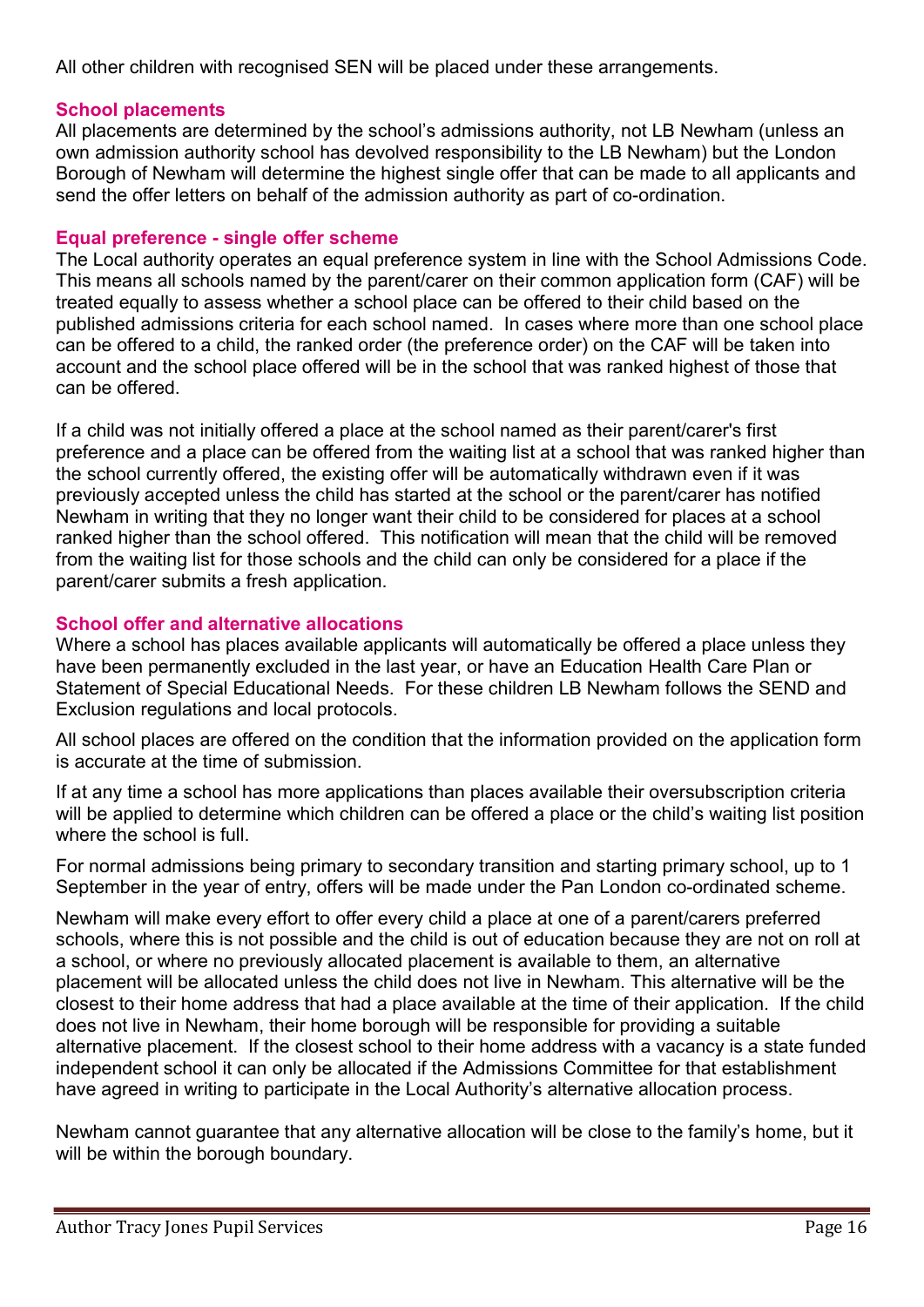Where a child has physical access requirements, and their preferences cannot be met they will be placed in the closest school to their home that has places available and can meet their access needs.

The Authority will not allocate a second alternative placement, as a result of a placement becoming available at a school closer to their home unless they are number one on that schools waiting list. The only exception to this is where Newham parent/carers secure education otherwise and later want a school place. It is possible that a subsequent alternative allocation may be further from the child's home address than the last and each allocation will be for the closest school to their home at the time of application.

The Authority cannot guarantee that siblings will be placed in the same school. If this is the case and an alternative allocation is required for all of the children as parental preference cannot be met, or the parent has agreed via their application form, the Authority will attempt to place all the siblings or the majority of the siblings in the closest school that can accommodate the maximum number of the children, even if individually they could have been placed in separate schools closer to their home address.

If a parent/carer of a compulsory school aged child is unhappy with the school offered they must still ensure their child is admitted to and regularly attends that school unless they can provide evidence they have suitable alternative education for their child, or they no longer need a school place in Newham as they have moved away and can prove they are in the process of securing education for their child outside of Newham.

#### Acceptances and refusals

For both normal and In Year admissions where a place is offered in Newham (except for Year 7 in an All Through School) we will automatically register your acceptance on our records – unless you fully complete and return the refusal section of the offer letter. This means parent/carers can be confident that their offered place is secured.

Where a place has been offered in a school outside of Newham, as part of Pan London coordination, the place will not be automatically accepted. Acceptance must be made by the published closing date either online via the Pan London eAdmissions portal for applicants who applied online or by email to pupil.services@newham.gov.uk

For normal admissions for All Through Schools where a parent/carer has applied for year 7 place in another school, we will ask for written confirmation as to whether the child will be remaining at their All Through School for the first day of the new school year in September or they will be accepting the place offered in the offered school. If the latter we will write to you confirming that you will be off rolled at your current school at the end of Year 6.

If a parent/carer completes and submits the refusal form, if a satisfactory reason is supplied the place will be withdrawn and Pupil Services will write confirming the place will no longer be available for their child. Where the reason is unsatisfactory and indicates the child may be missing education an officer for the named school or the Local Authority will contact the family to seek further information and provide advices on next steps.

For primary to secondary transition and starting primary school, where a parent indicates on the Pan London eAdmissions portal they are refusing the place offered, Pupil Services will contact the family to determine why the child no longer requires the place and what alternative education is being provided.

## Start dates

The normal month for admission for both primary and secondary school is September. Children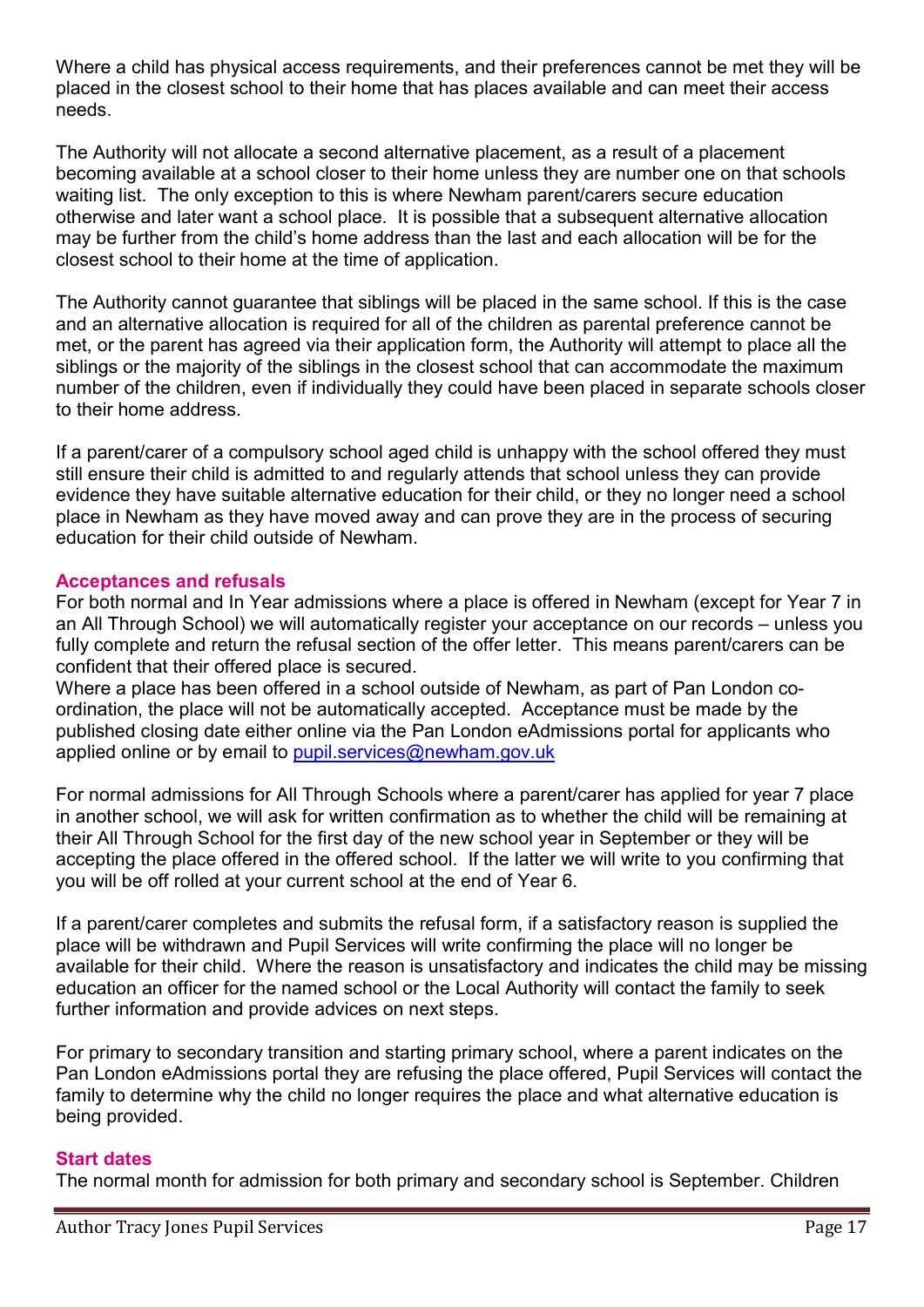usually start on the first day of term as published on the school's website or at a date agreed with the head teacher. For reception classes it is common for schools to offer staggered start dates so all the new children do not start together so they have time to settle.

'In Year' applicants, being those outside the normal admission rounds, usually start within five school days of the parent/carers contact with the named school following receipt of the offer/allocation letter.

Where a child is moving from one school in Newham to another the start date will be agreed between the child's current school, the offered school and the parent/carer.

Parent/carers must contact the named school to arrange admission within three school days from receipt of the school offer letter to arrange an admission meeting. At this meeting parent/carers must provide acceptable proof of their child's date of birth and address which must correspond with the details supplied on the application form. If a child's address has changed since the form was completed, the school will require proof of the address on the application form and the new address.

If the parent/carer is unable to provide the required documents, the school may arrange an unannounced home visit to confirm residence.

## Deferred entry and part time arrangements

Children due to start reception in September can have their admission deferred up to but not beyond the term in which the child reaches compulsory school age. Any offered placement will only be reserved for deferred entry if the parent/carer has applied for deferment in writing to the head teacher of the school offered, has exceptional circumstances and the head teachers agrees to their request.

Children born between 1 April and 31 August will reach compulsory school age on 31 August, that is, during the summer term.

Children being admitted to reception can be admitted on a part-time basis, until the child reaches compulsory school age or full-time basis, or choose a place at a nursery or other early learning setting if the parents prefer. Any placement will only be considered on a part-time basis if the parent/carer has applied for the hours they prefer in writing to the head teacher of the school offered and the head teacher agrees to their request.

## Summer born children and requests for admission outside of a child's year group.

Children are educated in school with others in the same year group. A year group is based on a child's date of birth, not their ability or the amount of schooling they have already received.

However, parents may request that their child is exceptionally admitted outside their age group. The admission authority of a school in partnership with the local authority must decide whether or not the individual child's circumstances make this appropriate on educational grounds. Such requests will only be agreed in exceptional circumstances.

If a place is not offered in the year group of the applicant's choice there is no right to independent appeal however, they may make a complaint about an admission authority's decision not to admit their child outside their normal age group. To make a complaint follow the procedure published on that school's website.

All requests must include the applicant's reasons. These can be supported by recent professional evidence of the child's circumstances which make education outside the age group necessary but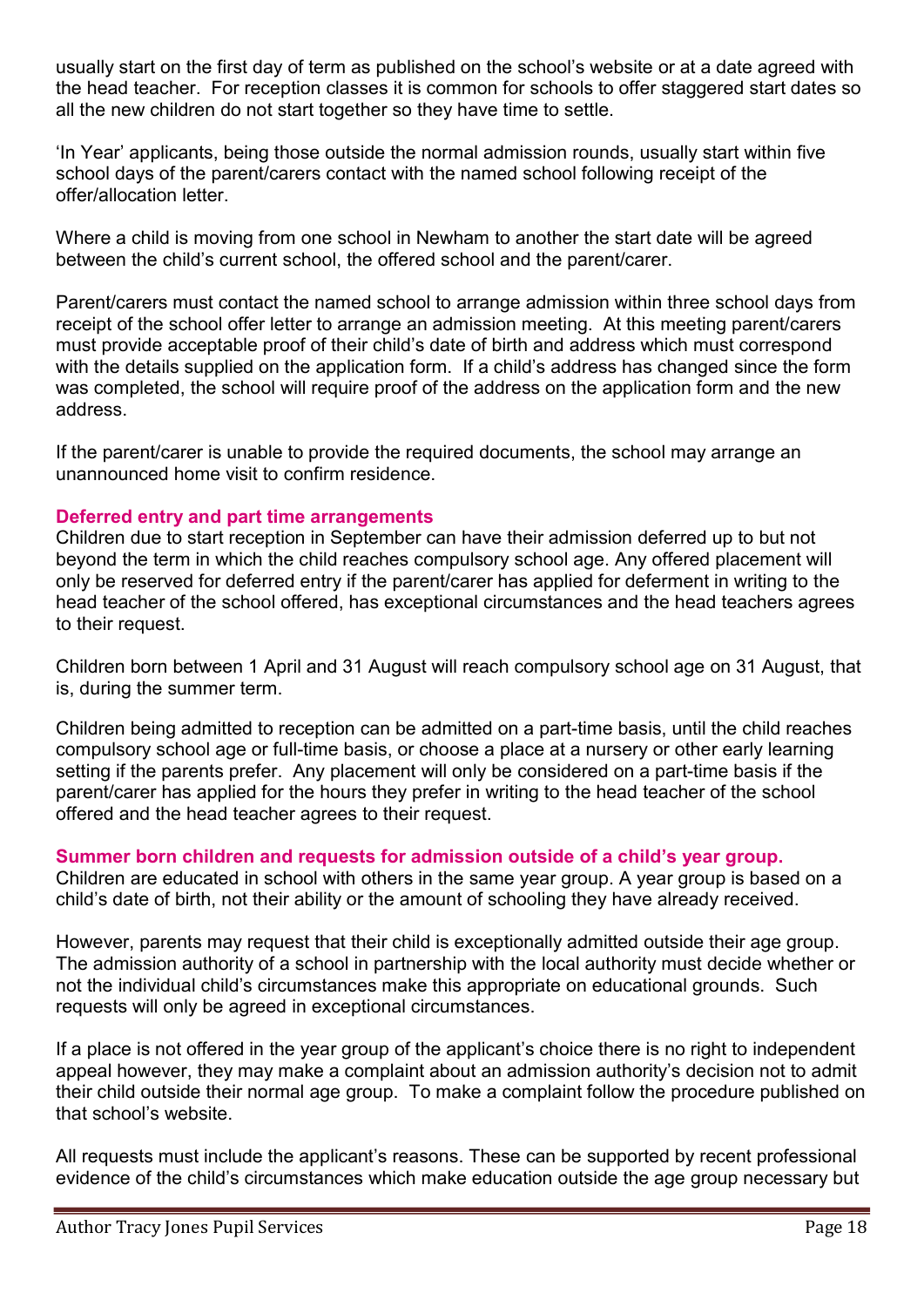this is not essential. Each admission authority must make its own decision, but all will expect to see evidence of an individual child's educational need, rather than general factors which relate to a wider group of children born at a similar time. They will want to discuss with parents the impact of the child being educated with children of a different age, both within primary school and at transition to secondary school when admission outside the age cohort cannot be guaranteed.

Summer born children can be admitted to the reception class in the September following their fifth birthday, if their parent/carers indicate this on their common application form. It is expected that parent/carers discuss this as soon as possible with the schools they are interested in applying for and the local authority and consider the impact of this application on their child's future educational career.

Each such application will be considered on an individual basis by the admission authority in conjunction with the Local Authority. Factors that maybe considered include:

- the needs of the child and the possible impact on them of entering year 1 without having first attended the reception class;
- in the case of children born prematurely, the fact that they may have naturally fallen into the lower age group if they had been born on their expected date of birth;
- whether delayed social, emotional or physical development is adversely affecting their readiness for school;
- $\bullet$  relevant research into the outcomes of summer born and premature children some links are provided at the end of this document.

This is not an exhaustive list.

# When to apply - Option A

Parents requesting admission to an age group below the child's actual age should submit an application for the child's actual age group before the closing date on 15 January proceeding the September of the desired year of entry. The request for later admission should accompany the application. This enables the application to be processed and a school place secured in the child's actual age group if the request is refused by an Admission Authority.

Example – for a summer born child who based on their date of birth, is due to start in reception in September 2021, if a parent wants them to start reception in September 2021 they can submit their application by 15 January 2021 with a request for 2022 start date

# When to apply - Option B

Parents seeking admission to an age group below the child's actual age should submit their request in the September of the year before the year when children of the same age are due to start school. This enables a parent to apply for a school place in their child's actual age group before the closing date on 15 January proceeding the September of the usual year of entry, if the request for later admission is refused by an Admissions Authority.

Example - for a summer born child who based on their date of birth is due to start in reception in September 2021, if a parent wants them to start reception in September 2021 they can submit their application by 30 September 2020 with a request for 2021 start date

Where a child was not living in Newham on 15 January preceding the start of the academic year, parents must submit a letter expressing their wishes along with the professional evidence with their 'In Year' common application.

In Newham primary head teachers will normally meet with any parent who request summer born entry with, where possible, their Early Years provider and other relevant professionals to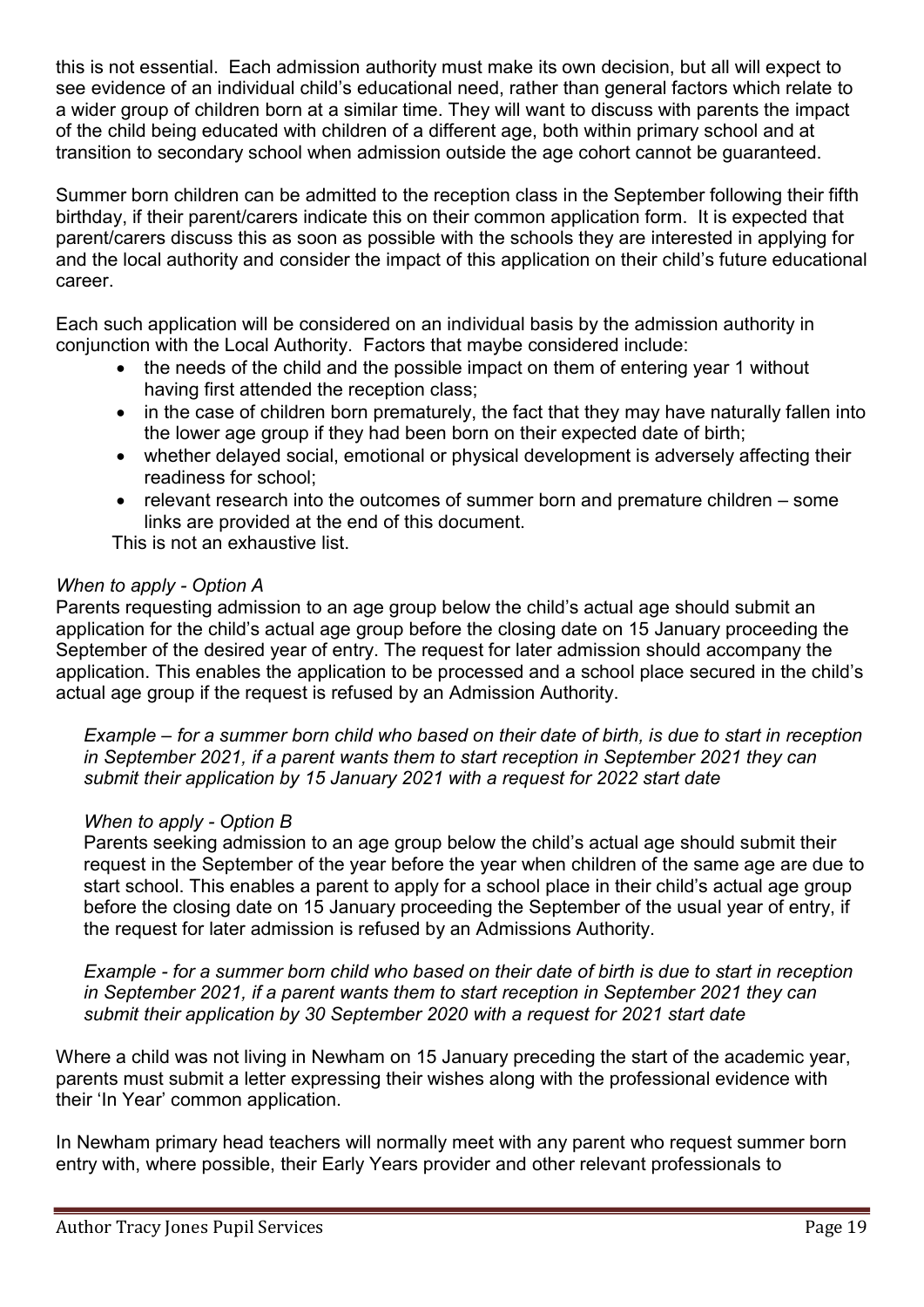determine the outcome. Minutes will be taken at the meeting and all parties will be asked to sign to confirm they are an accurate representation of the meeting.

If the admission authority approves the request, the parent will be advised to re-apply in the following year and provide a copy of the decision. However there can be no guarantee of a place being available at the school, as this is dependent on the number of applicants that year. It is not possible to reserve a place for the following year. Parents are therefore advised to have alternative arrangements in place.

Even where summer born deferment has been agreed by one school there is no guarantee that another school will accept this decision.

Parent/carers must consider this decision carefully as it may result in a child being educated below their age group for the whole of their time in school, not just primary school.

\* The Local Authority is the admission authority for community and voluntary controlled schools. The Governing Body is the admission authority for all other schools. Any decision is applicable only to the school for which the admission authority is responsible.

# Waiting lists

For Year 7 entry in the next academic year, waiting lists will open on the day following national offer day in March.

For reception entry in the next academic year, waiting lists will open on the day following national offer day in April.

For all other year groups waiting lists open on the first day of the new academic year in September and are closed and cleared on the last school day of each school term, except where the application was received in Pupil Services on or after the first day of the month in which the school holiday starts, then the application will be automatically rolled forward to the same school waiting list for the new term.

If a child cannot be offered a place at any of their parent/carers preferences as detailed on their application, a child's name will be automatically added to the waiting list for each of the schools named (unless one of their preferences is an academy or UTC and their admission arrangements state a different process).

The offer of a preferred school will automatically result in lower ranked schools being withdrawn unless the applicant notifies Pupil Services of their requirements.

All waiting lists must be organised in accordance with the published criteria (below), not on a first come, first served basis. This means children new to a waiting list are added in their rightful place based on their priority for a place and not automatically at the bottom.

As a result of waiting lists being organised in accordance with published criteria it is possible for a child to move down a list as well as up. This can be on a daily basis for schools which have high numbers of applications and/or high mobility.

A child added to a waiting list will remain on that list until:

The child is offered a place at a school ranked higher OR

The child is offered a place at the school and the place is refused OR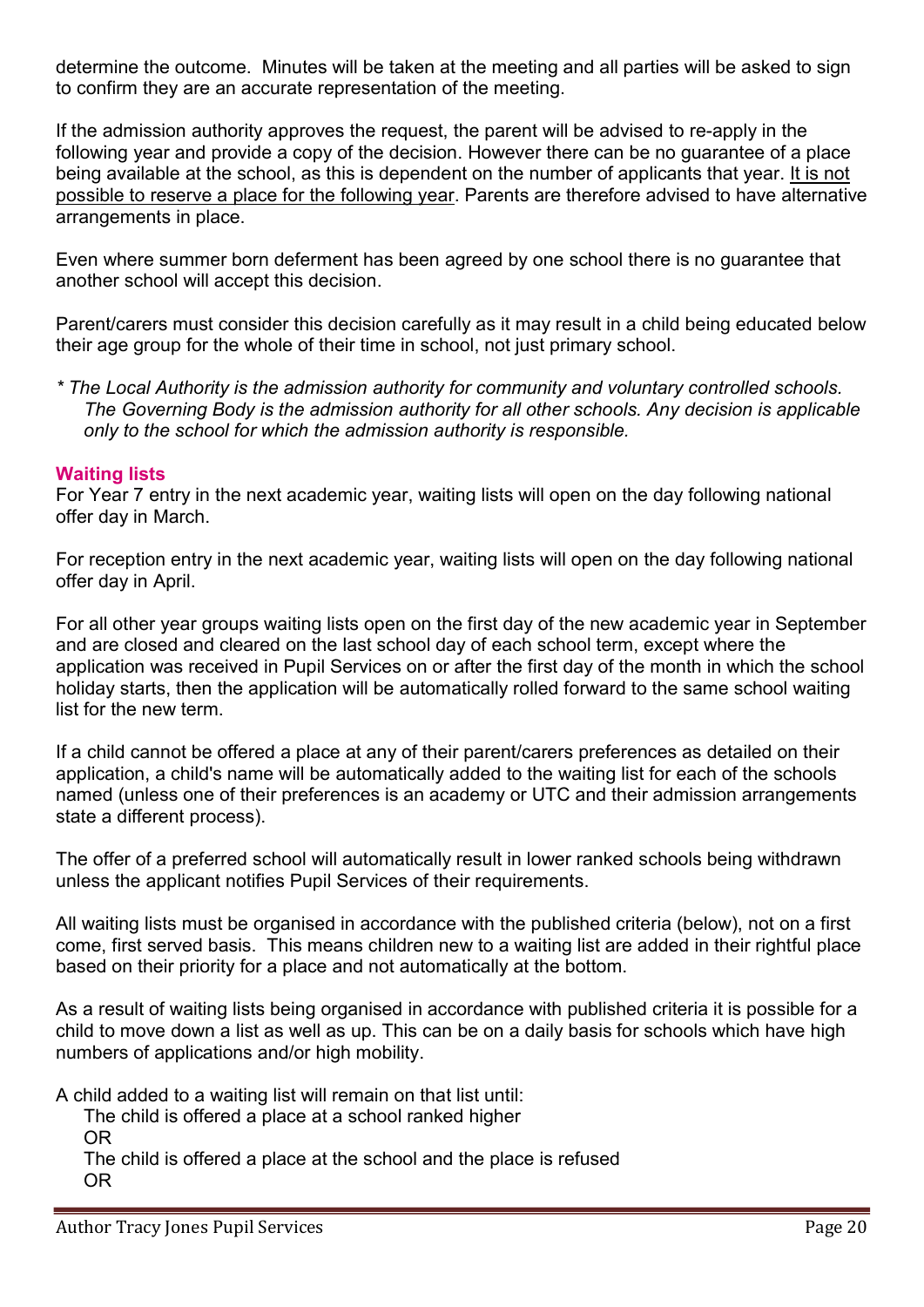The parent/carers request their child to be removed from the list, in writing. OR

The parent/carer submits a fresh application and has not named the school as one of their current preferences

OR

The application was found to be fraudulent or completed to deliberately mislead. OR

The last school day of each term, where the application was received in Pupil Services on or after the first day of the month in which the school holiday starts, at which time the application will be automatically rolled forward to the same school waiting list for the new term

Where a child has been removed from a waiting list, to be added again their parent/carer must complete and submit a fresh application form.

For all schools who participate in the Council's waiting list scheme, Pupil Services will send an automatic weekly email advising the applicant of the child's waiting list position. This service can only be provided if we have a current valid email address and the applicant has not opted out of the emails.

For those families who have a child on a waiting list for whom we have a current valid email address, we will send notifications when the waiting list are closed and cleared each term.

When any school officially reports a vacancy, the place will be offered to the child who is at the number one position on the waiting list for that year group on the day the vacancy was reported.

Where a school has a Resource Provision, children requiring a place in that unit will be added to the waiting list as detailed above but will also be added to the separate waiting list for the Provision. Only children identified by the High Needs Funding Panel can be added to the Resource Provision waiting list. If a place becomes available in the Resource Provision the child who is number one on the Resource Provision will be offered the place and not the child who is number one on the main school waiting list.

# Independent admission appeals

A parent/carer whose child has not been offered a place at a school named on their application form will be notified in writing of their right to an independent admissions appeal hearing under the School and Standards Framework Act 1998.

Our appeals process is fully compliant with the Department for Education School Appeals Code which can be found at

www.gov.uk/government/publications/school-admissions-appeals-code and the temporary changes to the

Regulations issued 24 April 2020 www.gov.uk/government/publications/school-admissionsappeals-code/changesto-the-school-admission-appeals-code-regulations-during-the-coronavirusoutbreak

Irrespective of the ranked order of the school offered parent/carers still have the right of appeal for a place ranked lower than the school offered.

Parent/carers do not have a right of appeal if they have been offered a place and it is not in the year group they would like. However, they may make a complaint in accordance with the relevant published complaints procedure.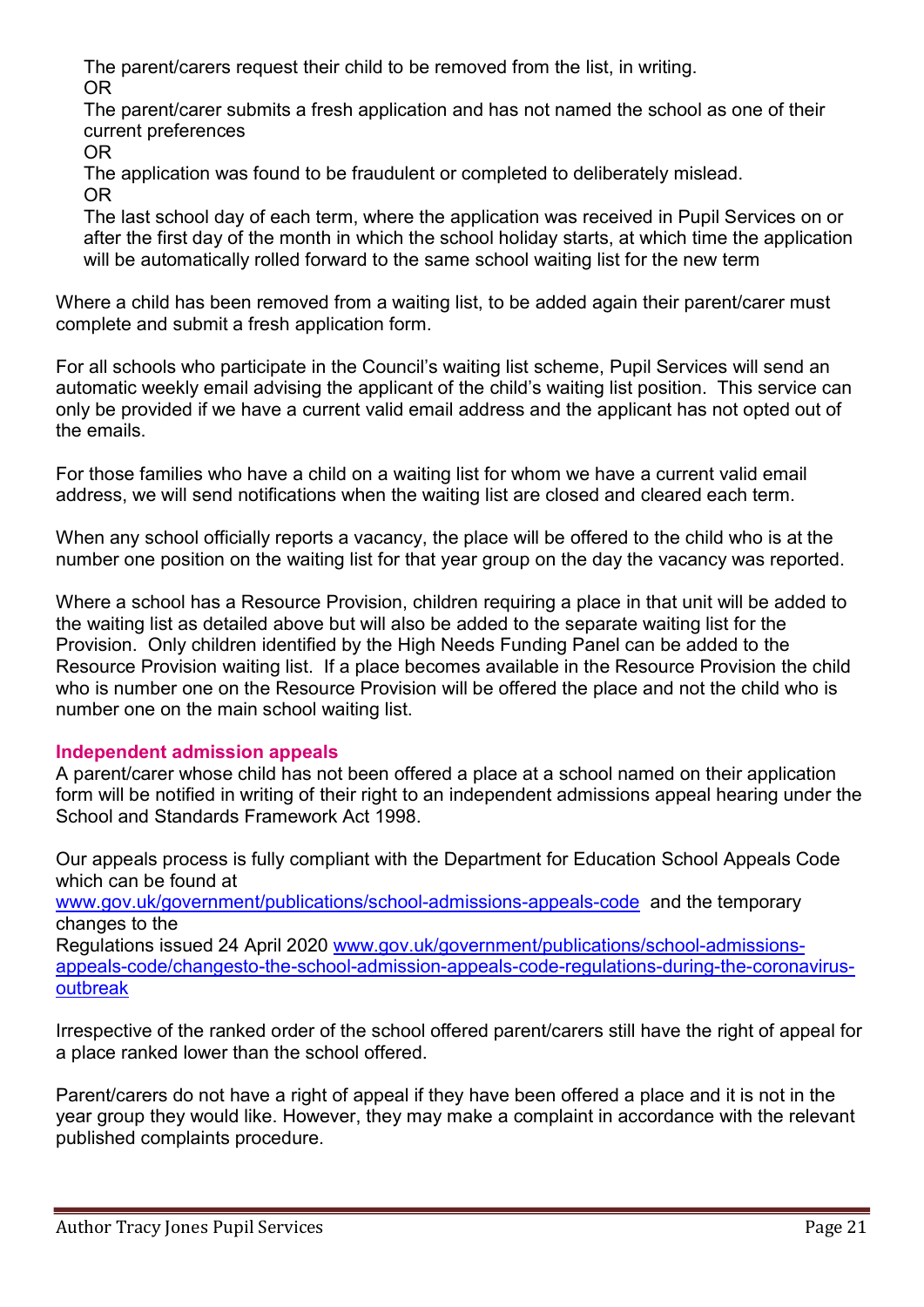Accepting/attending another school does not have a detrimental impact on the outcome of an independent appeal. Irrespective of the family's view of the likely outcome of their appeal, as there is no guarantee that any appeal will be successful the LB Newham strongly recommends that families accept and attend the school offered whilst awaiting the outcome of any appeal. Failure to ensure a child receives suitable education may result in formal attendance proceedings being initiated.

If a parent/carer has had an unsuccessful appeal, a second appeal application for a place in the same academic year, for the same school, will not be considered unless there have been significant changes in circumstances relevant to the application. The LA will make their decision as to whether to grant the second appeal based on the significance of the change.

# Fair Access Protocol

The Council is legally required to have a Fair Access Protocol.

Fair Access Protocols is only be used to place the following groups of vulnerable and/or hard to place children, where they are having difficulty in securing a school place in-year, and it can be demonstrated that reasonable measures have been taken to secure a place through the usual inyear admission procedures.

This Protocol only applies for families applies outside of normal admissions; it only applies to in year admissions.

a) children either subject to a Child in Need Plan or a Child Protection Plan or having had a Child in Need Plan or a Child Protection Plan within 12 months at the point of being referred to the Protocol;

b) children living in a refuge or in other Relevant Accommodation at the point of being referred to the Protocol;

c) children from the criminal justice system;

d) children in alternative provision who need to be reintegrated into mainstream education or who have been permanently excluded but are deemed suitable for mainstream education;

e) children with special educational needs (but without an Education, Health and Care plan), disabilities or medical conditions;

f) children who are carers;

g) children who are homeless;

h) children in formal kinship care arrangements;

i) children of, or who are, Gypsies, Roma, Travellers, refugees, and asylum seekers;

j) children who have been refused a school place on the grounds of their challenging behaviour and referred to the Protocol in accordance with paragraph 3.10 of this Code;

k) children for whom a place has not been sought due to exceptional circumstances;

l) children who have been out of education for four or more week where it can be demonstrated that there are no places available at any school within a reasonable distance of their home. This does not include circumstances where a suitable place has been offered to a child and this has not been accepted; and

m) previously looked after children for whom the local authority has been unable to promptly secure a school place

Eligibility for the Fair Access Protocol does not limit a parent's right to make an in-year application to any school for their child.

There is no duty for local authorities or admission authorities to comply with parental preference when allocating places through the Fair Access Protocol, but parents' views should be taken into account.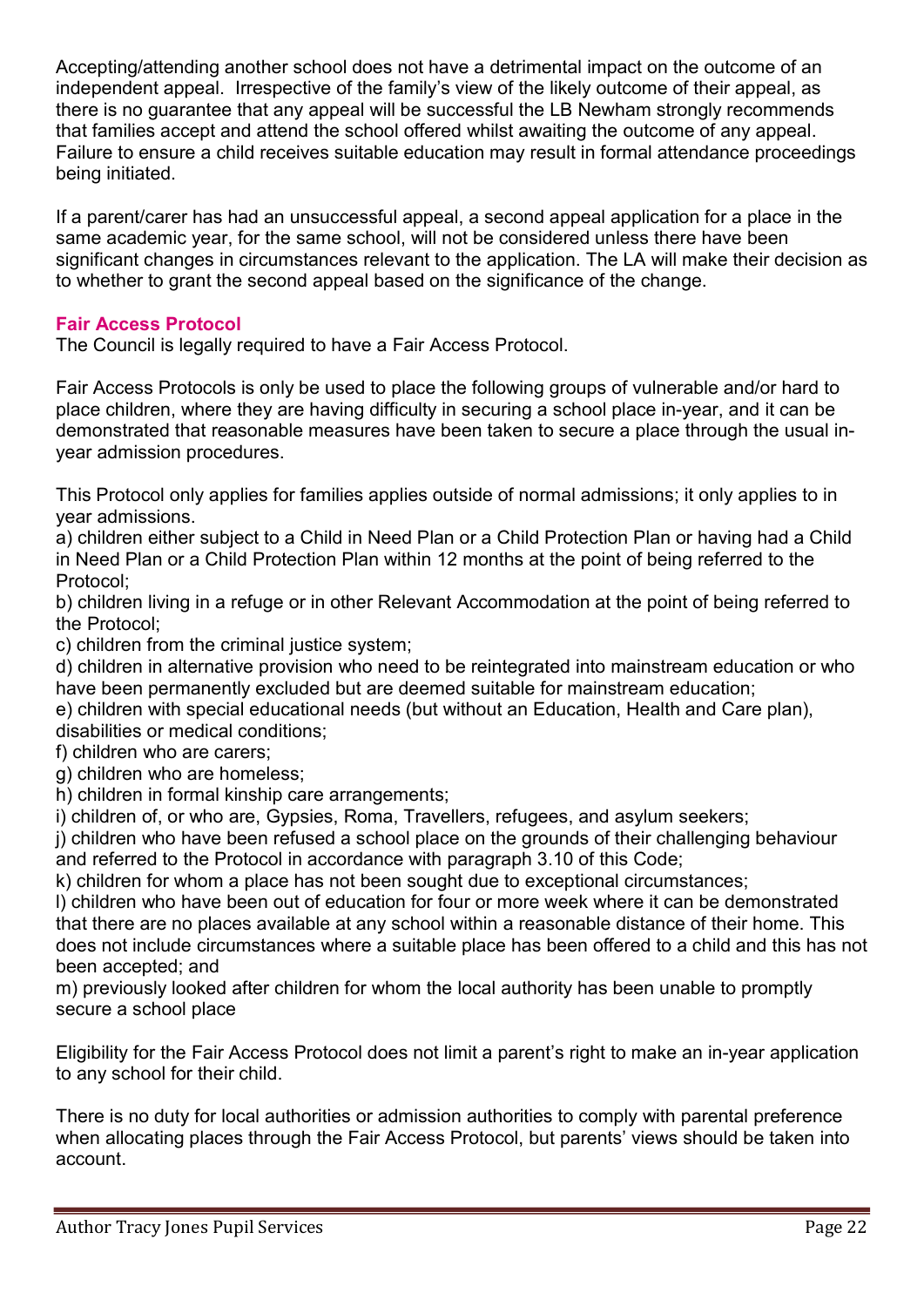Children with an EHCP or those who are Looked After cannot be placed using our Fair Access Protocol, these are placed using specific regulations.

A copy of our latest Fair Access protocol is available on the Newham website or by calling 020 8430 2000.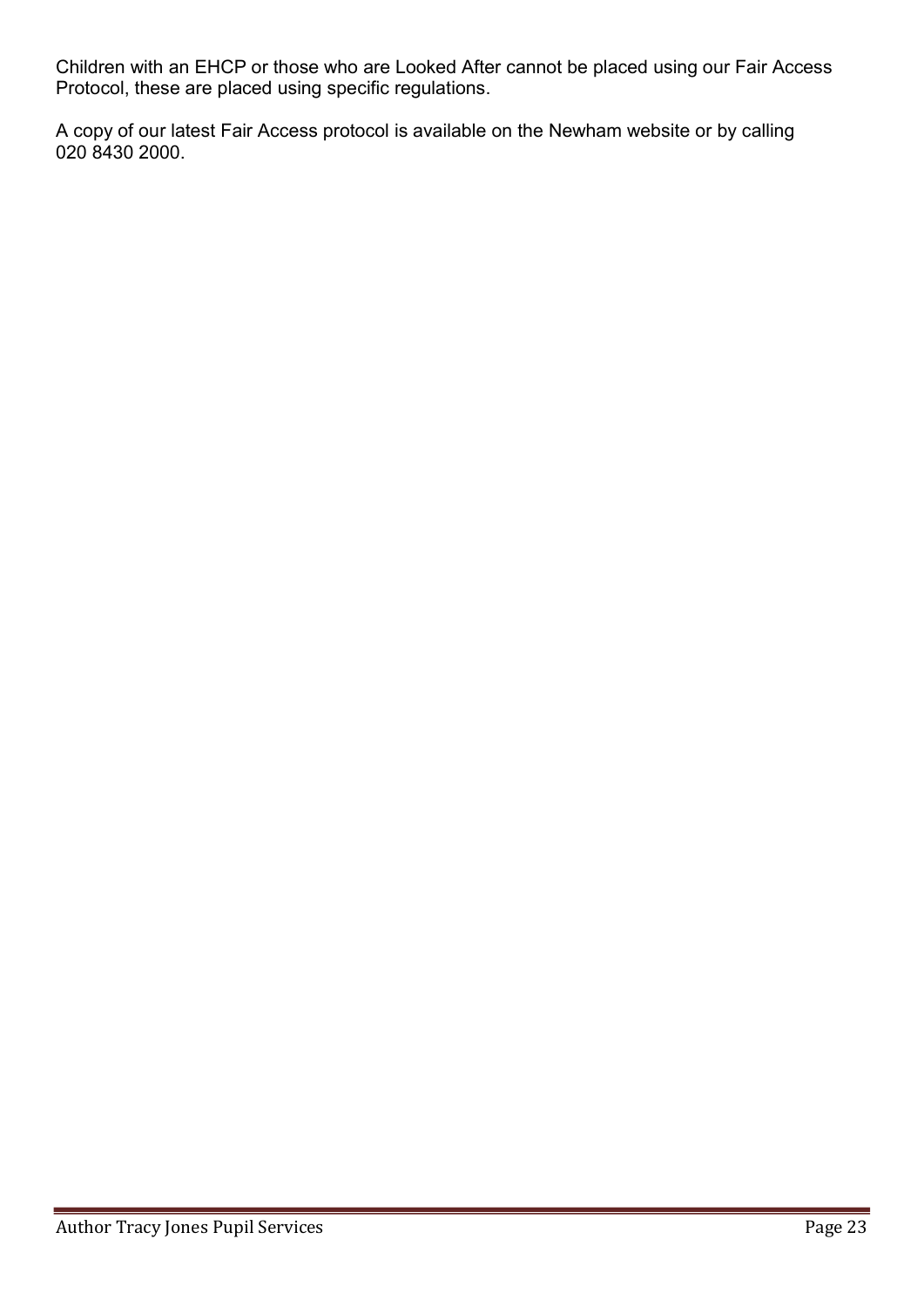#### Home to school distance - Tie Break

If we have to decide between applicants in any of the above admissions criterion the tie break will be: home to school shortest walking distance, starting with the nearest address. In the event of two or more children living equidistant from the school, the place will be decided by drawing lots, the first name drawn will be offered the place.

For Sarah Bonnell School only, within each criterion, priority is given to those girls whose main home address is within the schools priority area, then the home to school distance tie break is applied.

The Local authority uses an Industry Leading and Council approved Geographical Information System (GIS) to calculate shortest walking distance measurements. This system provides distances in miles and yards to three decimal places using a routing database system, based upon two dimensional maps. Contour, elevation or terrain is not taken into account when the distances are measured.

#### Home to school distance calculations:

### Tie break for each oversubscription criterion where there are more applicants in that criterion group than places (except Stratford School Academy who uses random allocation) Shortest walking distance and straight line measurement

#### Start point of calculation (home address)

For calculation purposes the local authority uses the best address database available to determine the location of the address start point.

This start point is the centroid point of within the property building boundary being the building on the site. The property buildings used are based upon the UK's definitive map base supplied by the UK's national mapping agency Ordnance Survey (OS).

This means if a child lives in a block of flats where a communal entrance used as an entry point the LA will use the centroid of the block and not the individual flat for these calculations.

All calculations are based on the child's home address supplied on the application form being correct at the date of parental/carer's signature and the address being classified as a residential property on the Council's database.

#### Shortest walking distance and straight line measurement End point of calculation (school nominated entrance)

The school's nominated entrance (nominated gate) used for calculation purposes is the main gate at the official postal address of the school unless their Governing Body has officially notified the LA by 31 August every year of a different entrance for measurement purposes. No other entrance will be used to calculate the distance.

## Route (shortest walking distance only)

The shortest walking route is calculated using the LA's adopted highways and approved footpaths available to the best of our knowledge at the time of the calculations.

The route starts and is measured from the pupils home address centroid, links to the nearest point on the Ordnance Survey MasterMap Integrated Transport Network (ITN), then follows the shortest available walking route (see below) to link to the nearest ITN point to the schools nominated entrance and then ends at that nominated entrance. Doglegs are added to the start and end points to join the centroid point of the property to the start point of the ITN route to give a full and accurate measurement.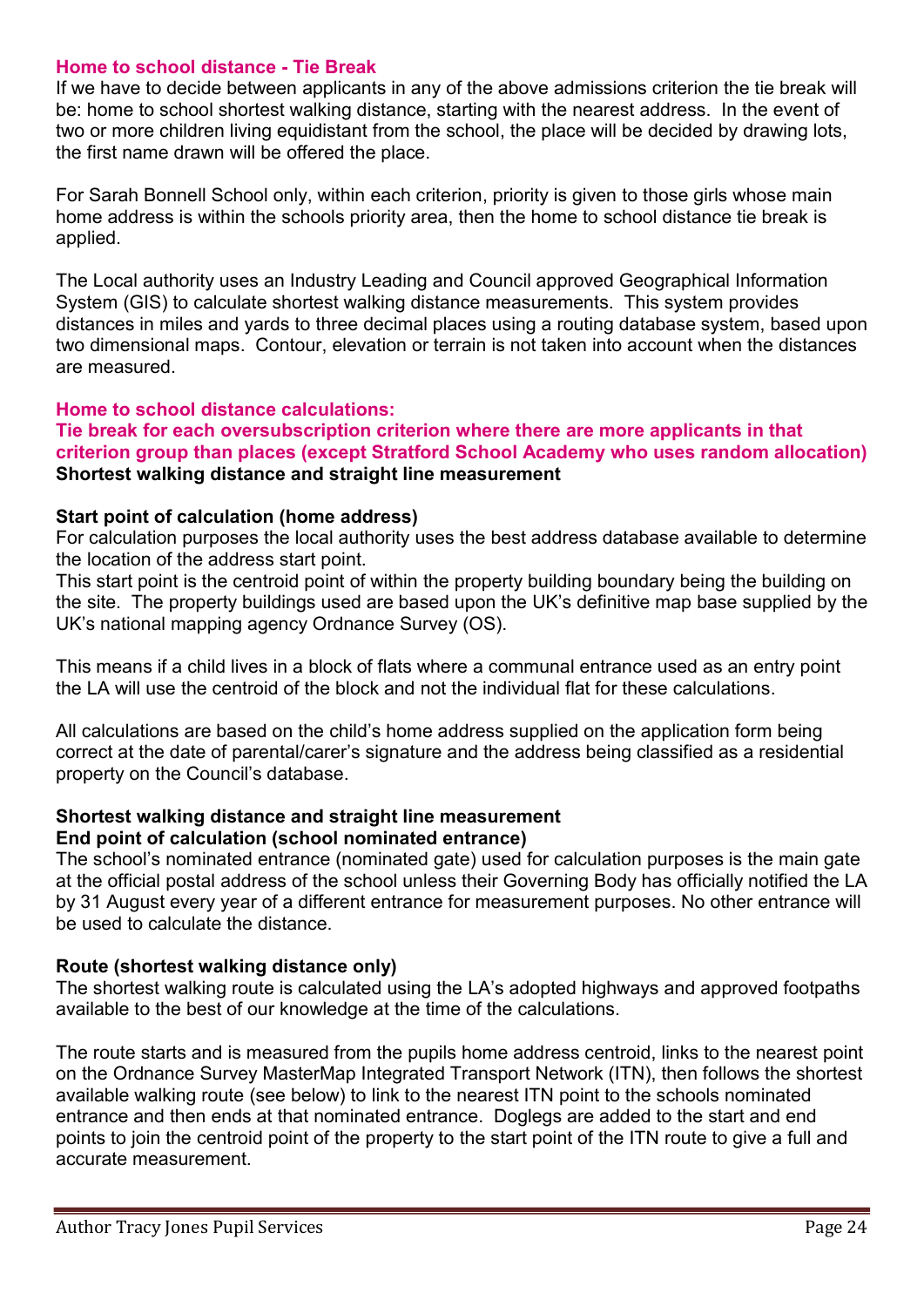All routes are measured using data from Ordnance Survey, the officially recognised national mapping agency. Where necessary we have enhanced this dataset to reflect the characteristics that aim to best deliver our adopted local standards.

The following are excluded from our calculations (this is not an exhaustive list and maybe subject to change depending on conditions outside the control of the Admissions Service)

Parks/recreational areas (The Greenway is included in our calculations) Unofficial crossing points of the A12/3 and Newham docks Footpaths not approved by the LA

# Route (straight line distance only for East London Science School and St. Joachim's Catholic Primary School)

The straight line distance is calculated using the LA's adopted highways and approved footpaths available to the best of our knowledge at the time of the calculations.

The route starts and is measured from the pupils home address centroid, links to the nearest point on the Ordnance Survey MasterMap Integrated Transport Network (ITN), then follows a straight line as the crow flies route to the end point at that nominated entrance. Doglegs are added to the start and end points to join the centroid point of the property to the start point of the ITN route to give a full an accurate measurement.

All routes are measured using data from Ordnance Survey, the officially recognised national mapping agency. Where necessary we have enhanced this dataset to reflect the characteristics that aim to best deliver our adopted local standards.

# Second stage tie break (all schools)

If the LA's system calculates that two or more pupils applying for the same school in the same year group have the same home to school distance (to three decimal places) the following criteria is used to determine their priority.

For pupils who live in a block of flats, whether they are within a multiple home block or a flat within a single house, priority will be given based on the floor the child lives, with the lowest floor having priority over higher floors.

In all other cases random allocation would be used to determine which of the children will be offered the place available. An officer independent of Children's Services and the admissions processes will be responsible for drawing the name of the successful applicant and the draw will be overseen by an independent adjudicator who will not work in Children Services or have any involvement with the admissions processes.

## For applications from outside of Newham

The route starts and is measured from the pupils home address, links to the nearest point on the Ordnance Survey MasterMap Integrated Transport Network (ITN), then follows a straight line measurement (as the crow flies) to the nearest point on the Ordnance Survey MasterMap Integrated Transport Network (ITN) on the Newham borough boundary, then follows the shortest available walking route (see below) to link to the nearest ITN point to the schools nominated entrance and then ends at that nominated entrance.

## Gates and entrances

Note: the entrance (gates) used for home to school distance tie break purposes, is the entrance for the official postal address except for the following schools which use alternative entrances as requested by their Governing Body.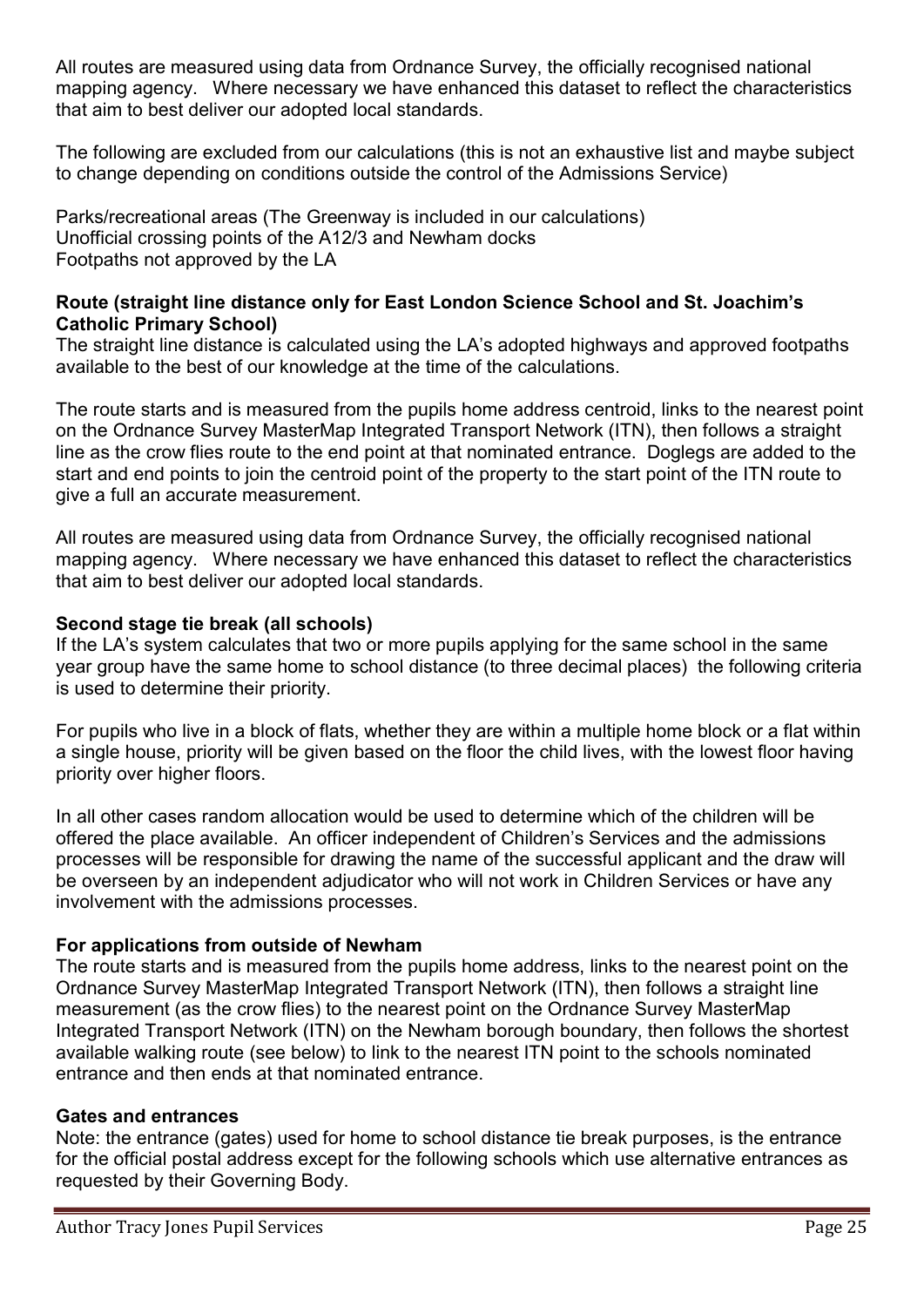Brampton Manor Academy – Boundary Lane E6 Central Park Primary School – Loxford Avenue E6 Little Ilford School – Browning Road E12

St. Angela's Ursuline Convent School – Main Entrance of Our Lady of Compassion (Upton Park) St. Bonaventure's Catholic Comprehensive School – Main Entrance of Our Lady of Compassion (Upton Park)

St Joachim's RC Primary School – Front Main Entrance of Newham Dockside Upton Cross Kirton Road Site – Kirton Road E13

Note: to ensure continuity for all applicants only the LA council approved system can be used to calculate home to school distance tie breaks.

Other GIS systems such as Google Maps or personal Satellite Navigation Systems will not necessarily calculate the same route as the LA approved system as they may not be able to accommodate our approved routes.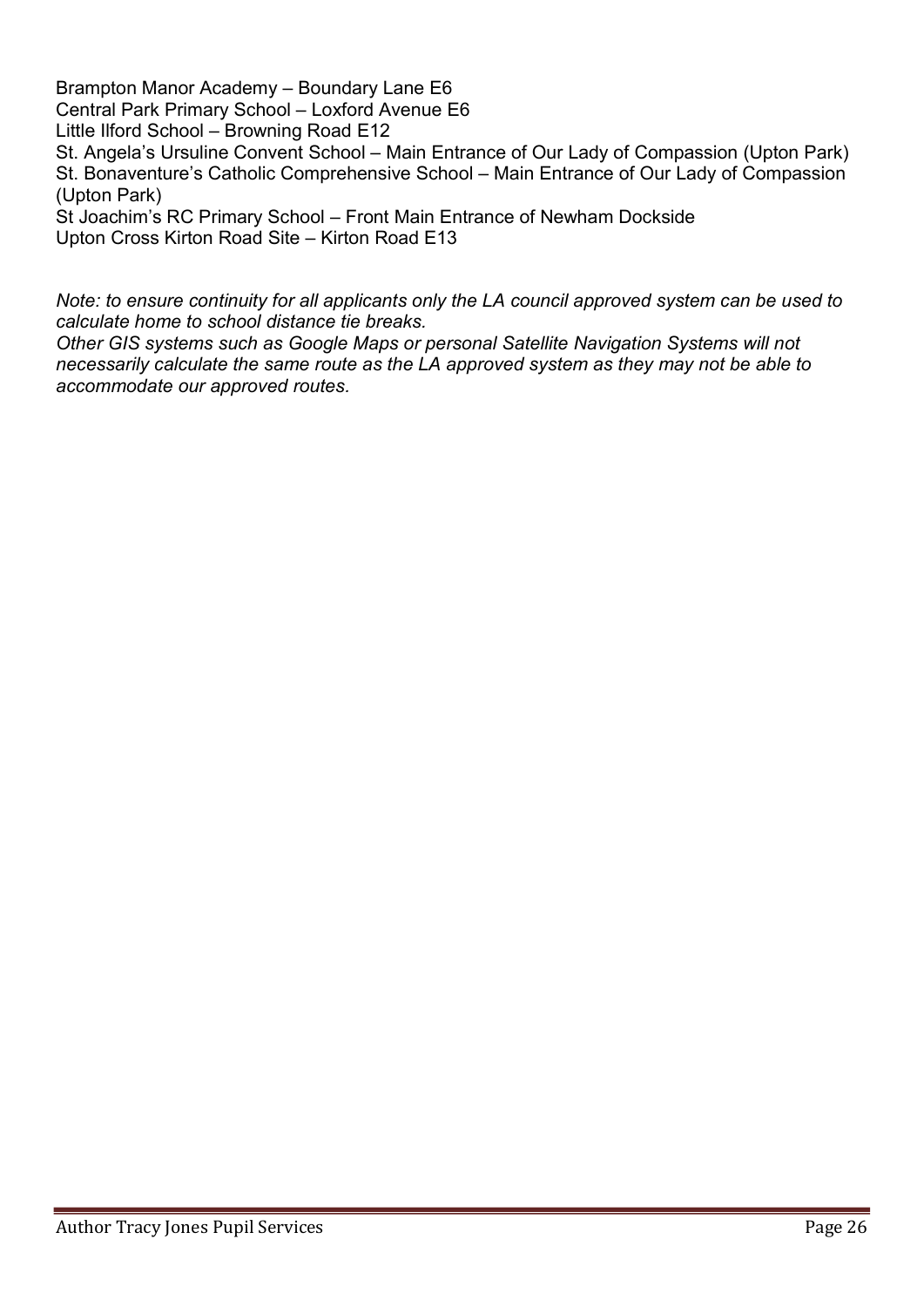# London Borough of Newham

# School Admission Oversubscription Criteria

# For entry from September 2021

Children with an Education Health and Care plan will have a school named in their plan before all other applicants are considered.

If we have more applications under the above considerations, than we have places available, we will apply the admissions criteria below to decide which applicant gets priority. Children in a lower priority group cannot be offered a place unless all the children in the group or groups higher have been offered and there are still places remaining.

**Priority 1:** Looked after child and any child who was previously looked after but immediately after being looked after became subject to an adoption, child arrangements, or special guardianship order including those who appear to the London Borough of Newham to have been in state care outside of England and ceased to be in state care as a result of being adopted.

And then

**Priority 2:** Children who have been assessed by Newham Council's Special Educational Needs Service as requiring a particular named school to meet their special educational needs and/or physical access. In addition the child must be on the Special Educational Needs Code of Practice and be in receipt of 'high needs funding' and/ or have physical access difficulties.

And then

**Priority 3:** Children who have a sibling on roll and are reasonably expected to still be on roll at the time of admission in the school.

And then

**Priority 4:** Children whose parent/carer (with legal parental responsibility) are directly employed by the school.

And then

Priority 5: Service children

And then

**Priority 6:** All other children, whether or not they live in Newham.

If we have to decide between applicants in any of the above admissions criterion the tie break will be: home to school shortest walking distance, starting with the nearest address (see home to school distance definition above).

For Sarah Bonnell School only: if we have to decide between applicants in any of the above admissions criterion the tie break, in the first instance priority in each group is given to those children who live in the schools priority area and then home to school shortest walking distance.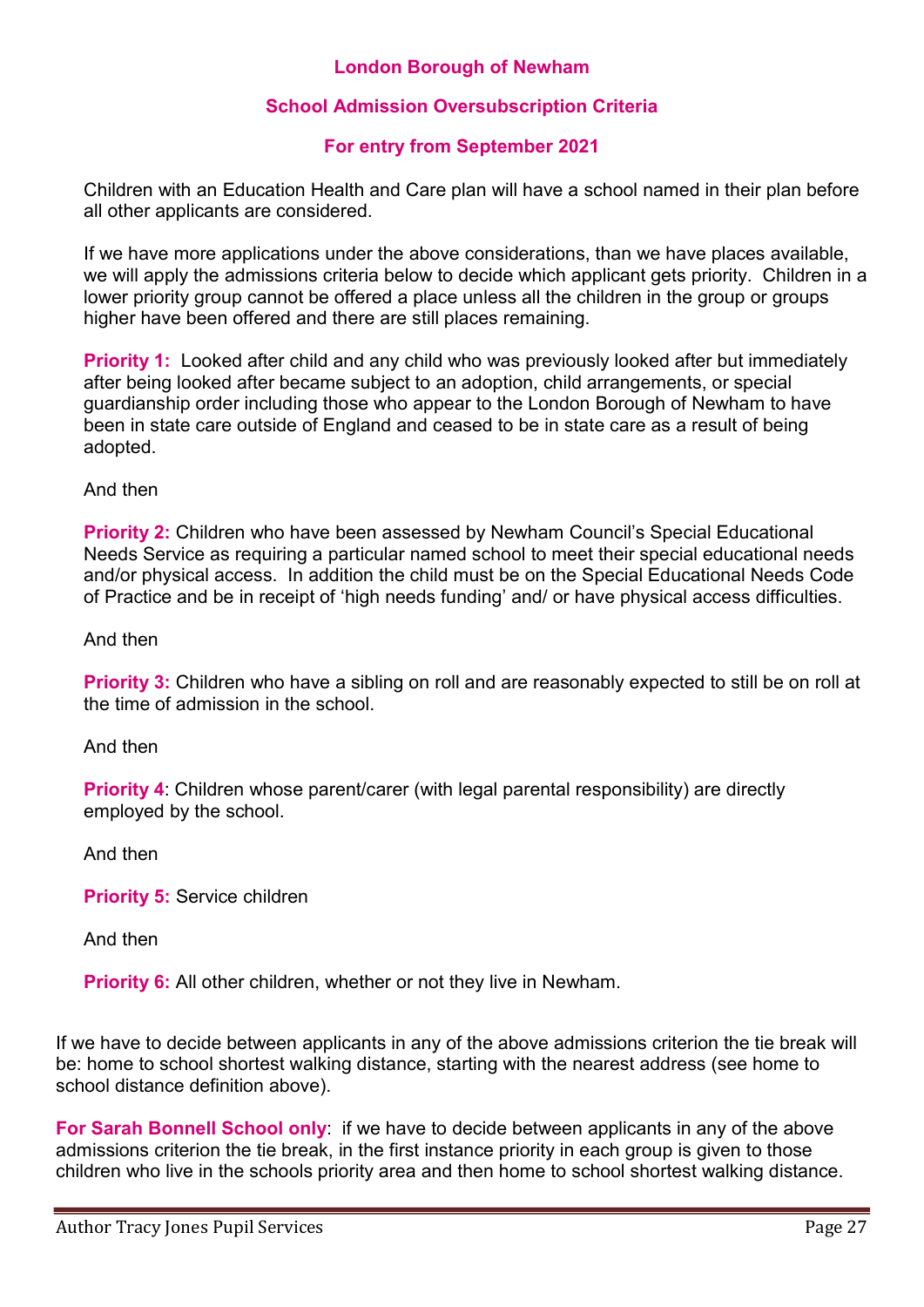# Appendices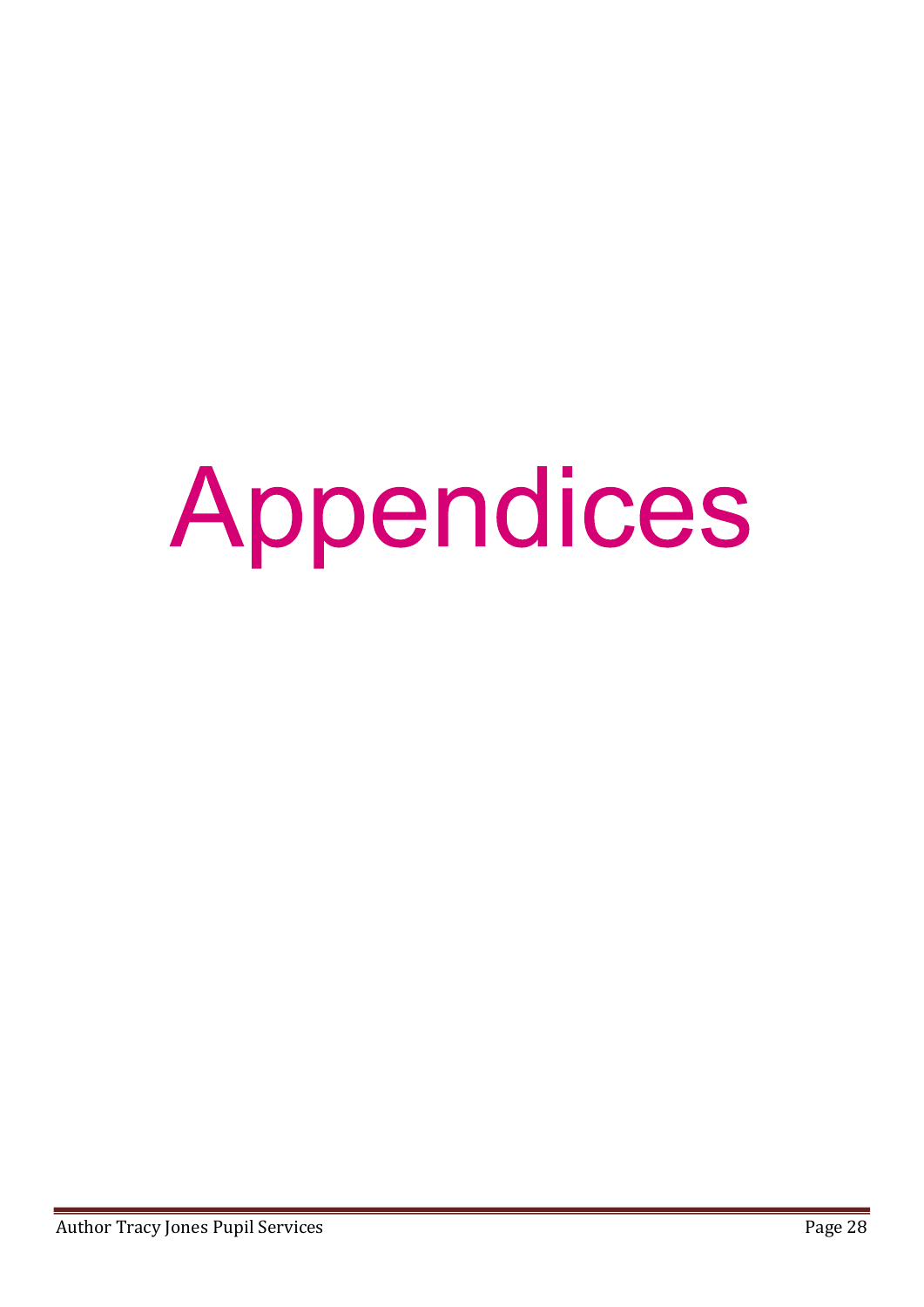# Appendix 1

# Determined Admission Numbers for September 2021

| <b>Year Group 7</b>                                              |         |
|------------------------------------------------------------------|---------|
| <b>Bobby Moore Academy</b>                                       | 180     |
| Brampton Manor Academy (see 4 below)                             | 300     |
| Chobham Academy (see 1 below)                                    | 180/90  |
| <b>The Cumberland School</b>                                     | 300     |
| East London Science School (see 5 below)                         | 120     |
| <b>Eastlea Community School</b>                                  | 180     |
| <b>Forest Gate Community School</b>                              | 270     |
| <b>Kingsford Community School</b>                                | 330     |
| Langdon Academy (see 2 below)                                    | 360/270 |
| London Design and Engineering UTC (years 9,10,11,12 and 13 only) | N/A     |
| <b>Lister Community School</b>                                   | 270     |
| <b>Little Ilford School</b>                                      | 300     |
| Oasis Academy Silvertown (see 6 below)                           | 90      |
| <b>Plashet School</b>                                            | 300     |
| <b>Rokeby School</b>                                             | 180     |
| The Royal Docks Academy                                          | 180     |
| <b>Sarah Bonnell School</b>                                      | 270     |
| School 21 (see 3 below)                                          | N/A     |
| <b>Stratford School Academy</b>                                  | 300     |
| St. Angela's Ursuline                                            | 192     |
| St. Bonaventure's                                                | 210     |

Notes (must be read in conjunction with the Additional Places and Capping on page 5):

# All through schools (admission from year 7 only)

1. Chobham Academy - only 90 of the 180 places for September are initially available for open application for primary and secondary transition. The first 90 of the 180 places are taken by the Academy's year 6 pupils, who can automatically move into year 7. If any of the year 6 chose to move to another school their place will become available and be offered to the next child on the waiting list with the highest priority.

2. Langdon School Academy – only 270 of the 360 places for September are initially available for open application for primary to secondary transition. The first 90 of the 360 are taken by the Academy's year 6 pupils, who can automatically move into year 7. If any of the year 6 chose to move to another school their place will become available and be offered to the next child on the waiting list with the highest priority.

3. School 21 – as the primary and secondary phases of the school both have a roll limit of 75, places will only be available for year 7 of any of their year 6 pupils do not take up their places for secondary education. If any of the year 6 pupils' move to another school, their place will become available to the next child on the waiting list with the highest priority. Accommodation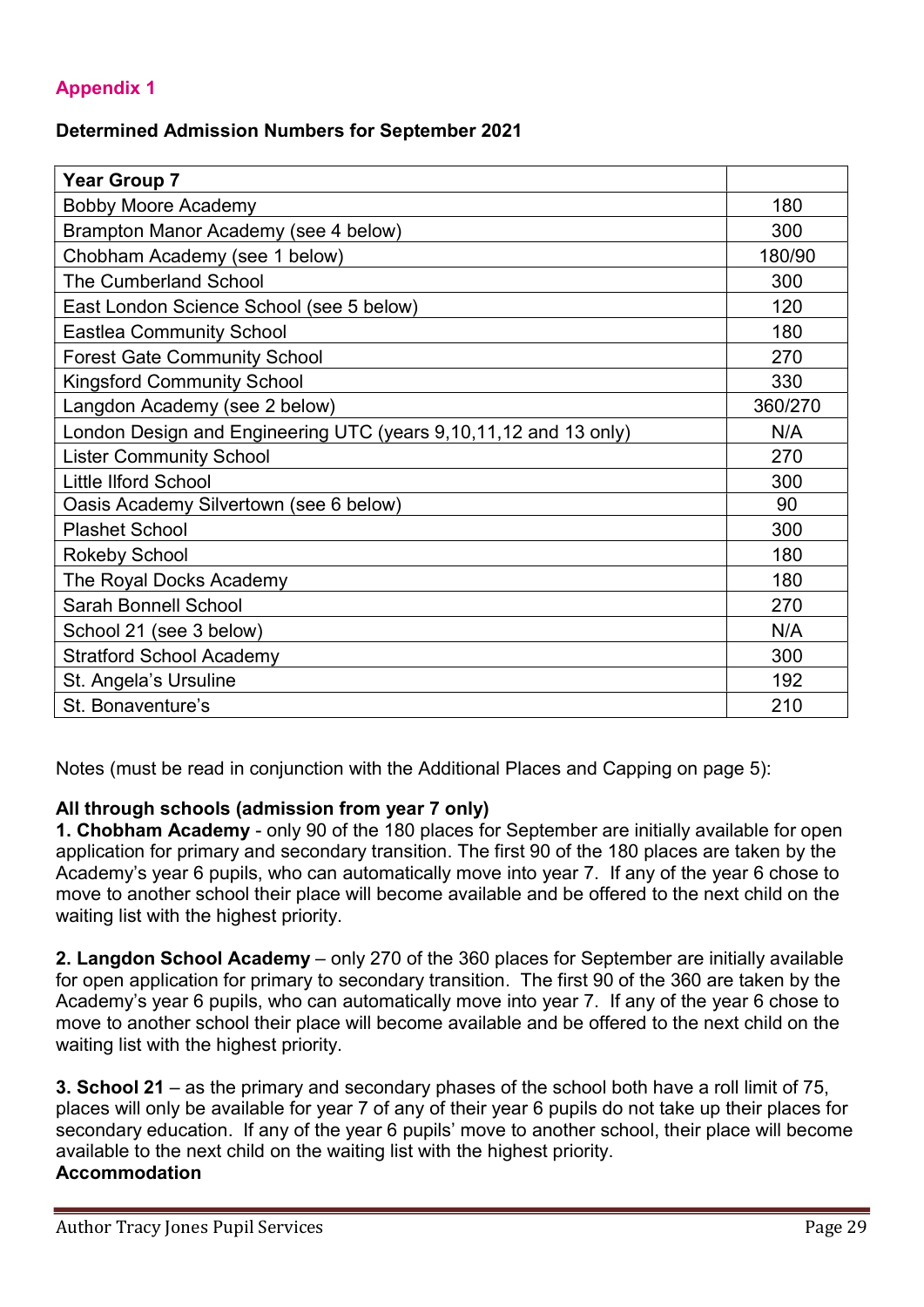4. Brampton Manor Academy - the published expansion work is currently in progress. Upon completion this is expected to increase the schools Admission Number to 420 for Year 7.

5. East London Science School – until the academy moves into their permanent accommodation it is possible that the Admission Number maybe lower than the determined number due to capacity of any temporary accommodation.

6. Oasis Academy Silvertown – currently situated in temporary accommodation on Rymill Street, London has been granted permission to build a new permanent school building in the borough. Until the permanent accommodation is ready for occupancy by the academy it is possible that due to the constraints of any temporary accommodation the number of children they can admit will be lower than the published admission number.

The Determined Admission numbers may increase as a result of any permanent expansions agreed via formal consultation after publication of the admissions consultation and final determination.

| <b>Reception</b>                        |     |
|-----------------------------------------|-----|
| <b>Altmore Infant School</b>            | 150 |
| <b>Avenue Primary School</b>            | 120 |
| <b>Brampton Primary School</b>          | 120 |
| <b>Britannia Village Primary School</b> | 60  |
| <b>Calverton Primary School</b>         | 90  |
| <b>Carpenters Primary School</b>        | 60  |
| <b>Central Park Primary School</b>      | 120 |
| Chobham Academy                         | 90  |
| <b>Cleves Primary School</b>            | 60  |
| <b>Colegrave Primary School</b>         | 90  |
| <b>Curwen Primary School</b>            | 120 |
| Dersingham Infant School                | 90  |
| <b>Drew Primary School</b>              | 60  |
| Earlham Primary School                  | 60  |
| <b>Ellen Wilkinson Primary School</b>   | 60  |
| <b>Elmhurst Primary School</b>          | 120 |
| <b>Essex Primary School</b>             | 120 |
| <b>Gainsborough Primary School</b>      | 30  |
| <b>Gallions Primary School</b>          | 90  |
| <b>Godwin Junior School</b>             | N/A |
| <b>Grange Primary Schools</b>           | 30  |
| <b>Hallsville Primary School</b>        | 60  |
| <b>Hartley Primary School</b>           | 120 |
| Kaizen Primary School                   | 60  |
| Keir Hardie Primary School              | 60  |
| <b>Kensington Primary School</b>        | 90  |
| Langdon Academy                         | 90  |
| <b>Lathom Junior School</b>             | N/A |
| <b>Manor Primary School</b>             | 60  |
| <b>Maryland Primary School</b>          | 60  |
| Monega Primary School                   | 90  |
| <b>Nelson Primary School</b>            | 120 |
| <b>New City Primary School</b>          | 60  |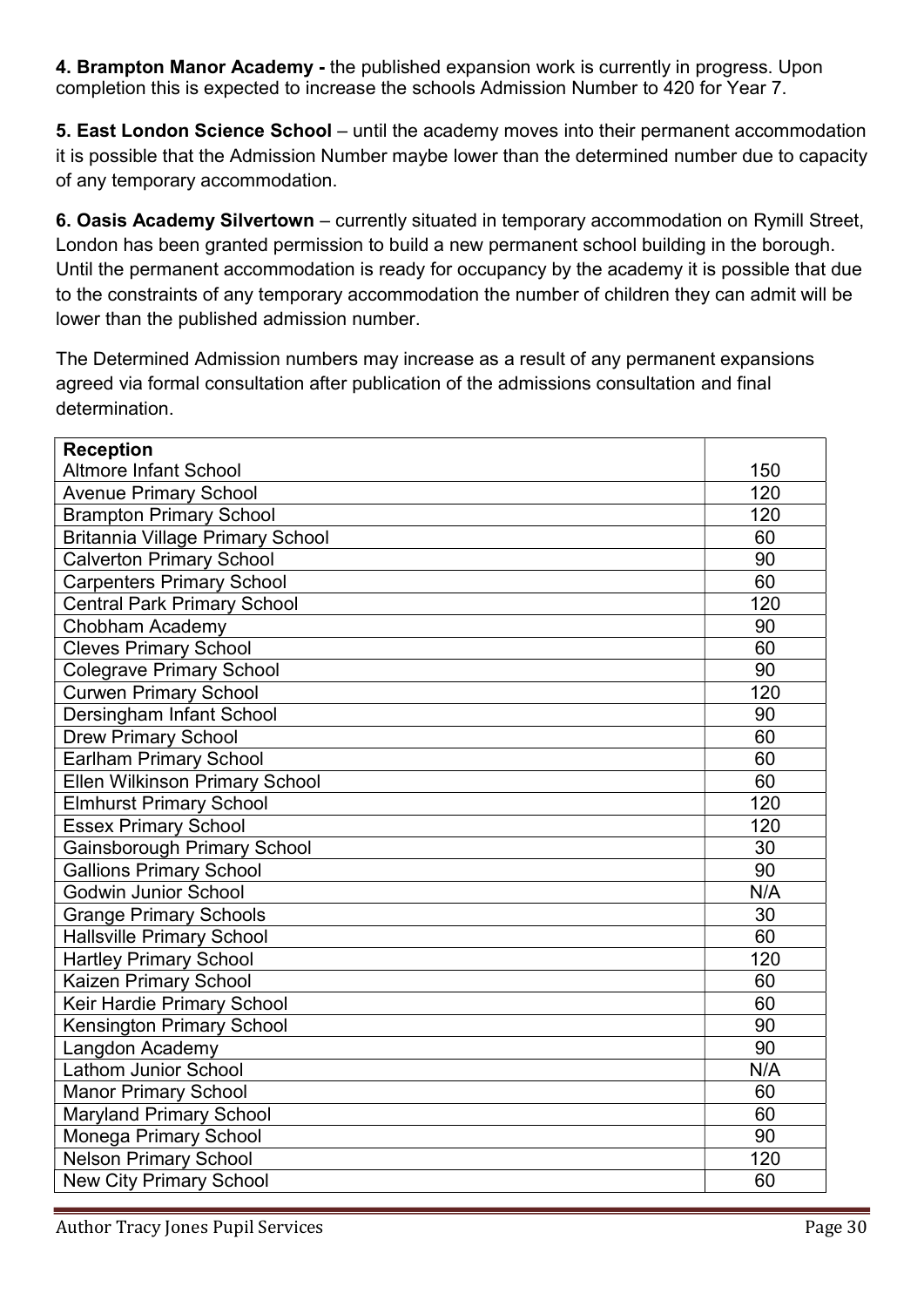| North Beckton Primary School           | 60  |
|----------------------------------------|-----|
| <b>Odessa Infant School</b>            | 60  |
| <b>Park Primary School</b>             | 90  |
| <b>Plaistow Primary School</b>         | 60  |
| <b>Portway Primary School</b>          | 120 |
| <b>Ranelagh Primary School</b>         | 60  |
| <b>Ravenscroft Primary School</b>      | 60  |
| <b>Roman Road Primary School</b>       | 60  |
| <b>Rosetta Primary School</b>          | 90  |
| <b>Royal Wharf Primary School</b>      | 60  |
| School 21                              | 75  |
| St. James' CoE Primary School          | N/A |
| St. Stephen's Primary School           | 90  |
| <b>Salisbury Primary School</b>        | 60  |
| <b>Sandringham Primary School</b>      | 120 |
| <b>Scott Wilkie Primary School</b>     | 60  |
| <b>Selwyn Primary School</b>           | 60  |
| <b>Shaftesbury Primary School</b>      | 90  |
| Sheringham Academy                     | 90  |
| Sir John Heron Primary School          | 60  |
| Southern Road Primary School           | 90  |
| <b>Star Primary School</b>             | 90  |
| <b>Tollgate Primary School</b>         | 60  |
| <b>Upton Cross Primary School</b>      | 150 |
| <b>Vicarage Primary School</b>         | 120 |
| <b>West Ham Church Primary School</b>  | 45  |
| <b>William Davies Primary School</b>   | 30  |
| <b>Winsor Primary School</b>           | 90  |
| <b>Woodgrange Infant School</b>        | 120 |
| St. Antony's Catholic Primary School   | 60  |
| St. Edward's Catholic Primary School   | 60  |
| St. Francis' Catholic Primary School   | 60  |
| St. Helen's Catholic Primary School    | 60  |
| St. Joachim's Catholic Primary School  | 60  |
| St. Luke's CoE School                  | 30  |
| St. Michael's Catholic Primary School  | 30  |
| <b>St. Winefride's Catholic School</b> | 60  |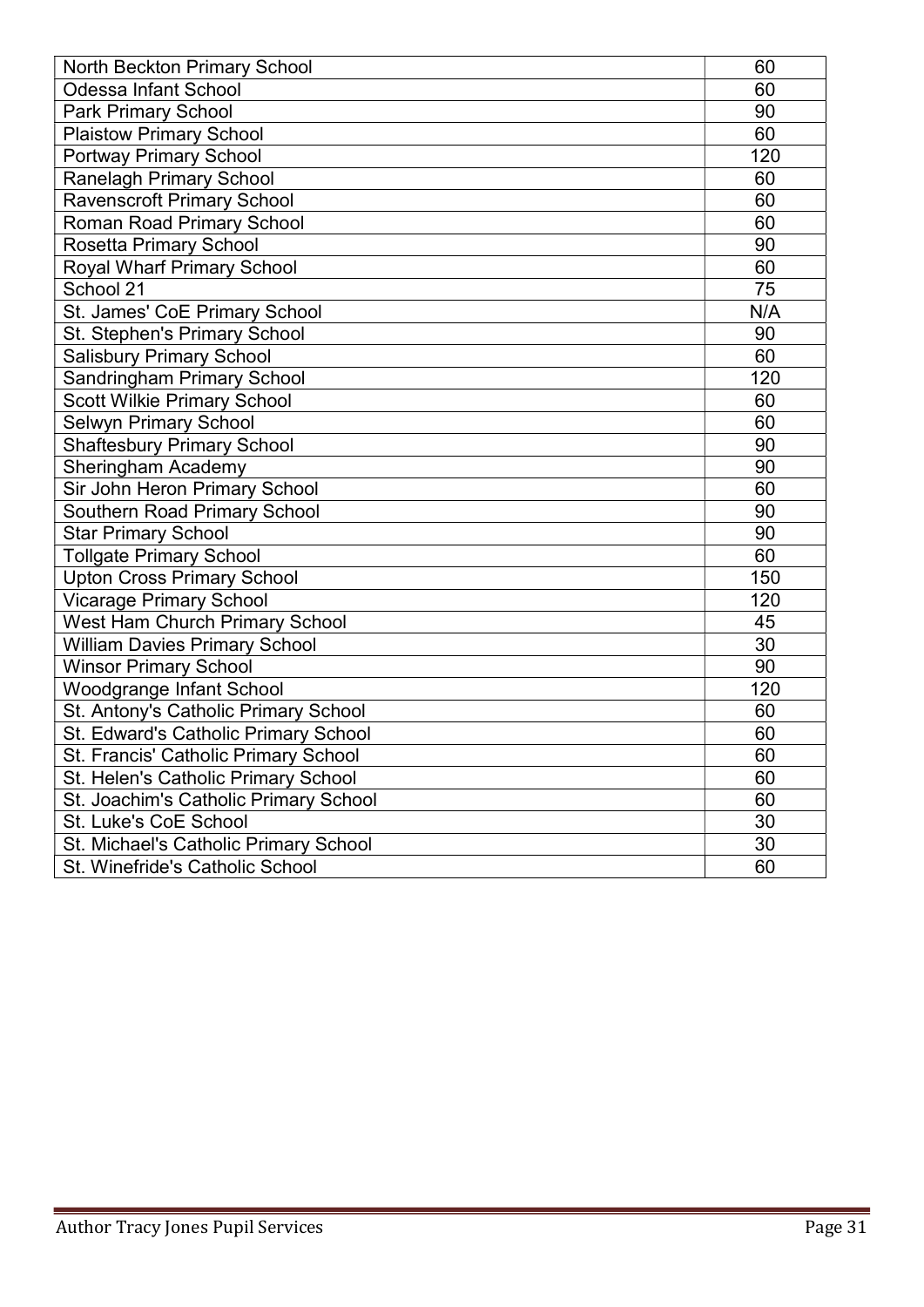# Appendix 2

## Documents for Admission

All school offer and alternative allocations for educational establishments for compulsory school aged children are conditional. This means they are made on the condition that the information provided on the application was accurate at the time of signing and submission. If it is found to be fraudulent or deliberately misleading the school place made be withdrawn. For a child to be admitted their parent/carer must provide Newham acceptable proofs as specified below. Where these documents cannot be provided further action maybe required before admission can take place. This does not mean any child will be refused a school place, but it does mean they may not be offered a place at an oversubscribed school where they cannot prove they have priority.

Only original copies of documents can be accepted at the school admission meeting, photo copies are not permissible. Both sides of the documents will be checked for authenticity as photo-copies and scanned images can now capture watermarks.

Certified, dated photo/scanned copies will be taken in all cases of all documents and added to pupil file.

#### School admissions - children from overseas

Parents who have moved from overseas to reside in England with their children may express a preference for their children to attend a maintained school or academy under the normal admission arrangements described in this Code regardless of their immigration status. This includes the children of asylum seekers; parents who have limited leave to enter or remain in the UK; and teachers coming to the UK with their children on a teacher exchange scheme.

#### Extract from UK Visa and Immigration

#### www.gov.uk/government/organisations/uk-visas-and-immigration

The law requires all children of compulsory school age to have access to education. Because of this, compulsory school age education does not count as public funds for the purposes of the Immigration Rules.

If a person has been granted leave to study at an independent fee-paying school but studies at a local education authority (LEA) funded state school instead, they may have breached their conditions of stay in the UK. You must consider refusing on general grounds.

This means even if a Passport or Visa is stamped 'No Recourse to Public Funds' the child must still be admitted by the named school, if all other admission requirements are met.

#### Proof of the child's legal name and date of birth:

• UK Birth Certificate – short or long versions (non UK birth certificates cannot be accepted as they may be in a language other than English)

OR

 Valid Current Passport (the child maybe included on their parents' valid current passport) OR

 Official Documentation from the National Asylum Seeker Service indicating they are supporting the family e.g. ARC application registration card Application registration card (ARC) ARC is a credit card sized document issued to asylum applicants after screening to show that they have applied for asylum. It is also used as evidence of identity, immigration status and entitlements in the UK. It holds identifying information including fingerprints and reporting arrangements in a microchip within the card.

Note: only Adoption or Deed Poll documentation can be accepted as proof of a child's official name change following the issue date of any of the above documents.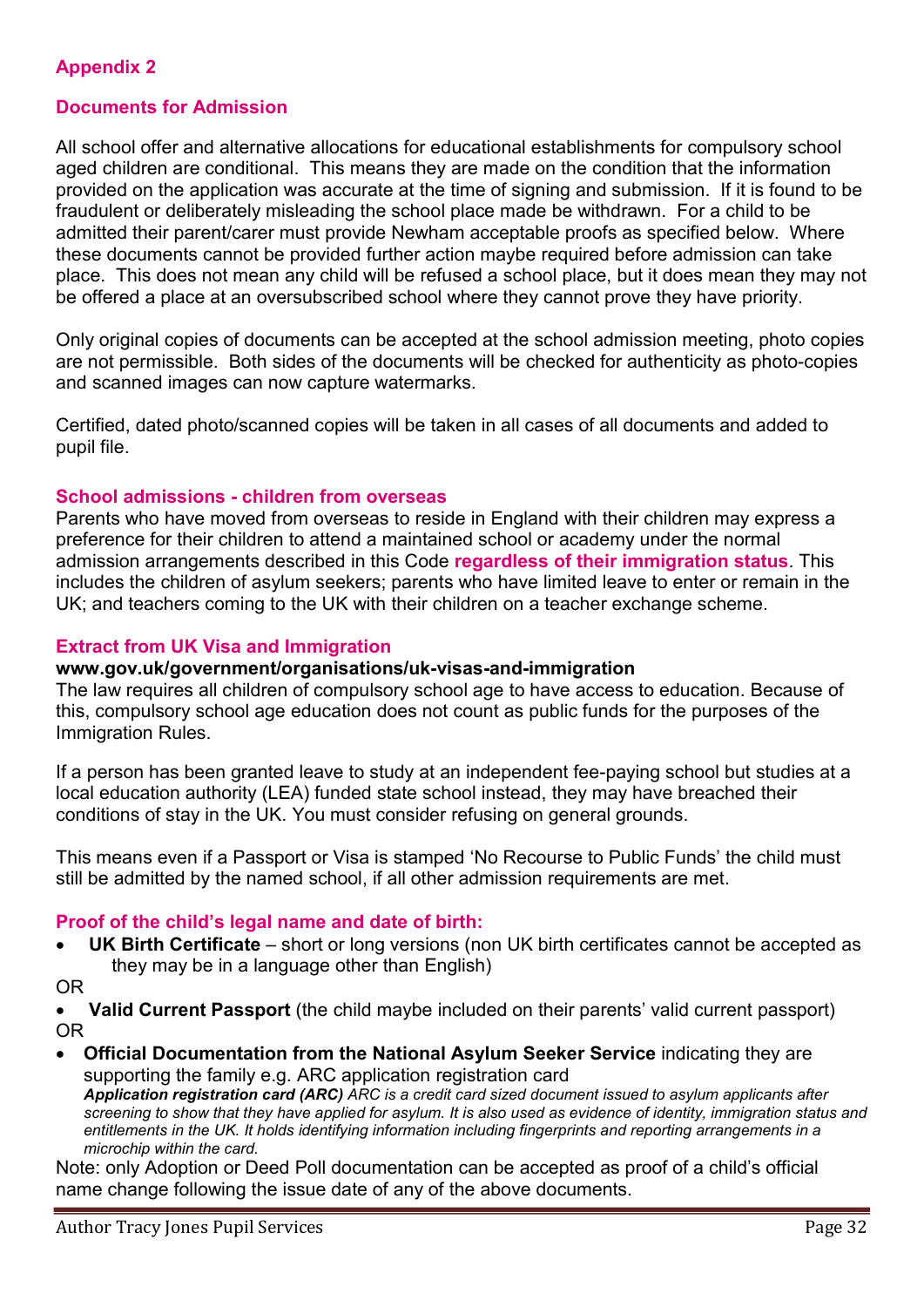# Proof of the child's main address:

Documentation to confirm the child's current home address must be addressed to at least one of the parent/carers detailed on the Common Application Form (CAF) who must live at the same address as the child.

If the child has moved since the application form was completed proof of both their new address and the address on the application form must be provided. Pupil Services must be notified of any address change since the Common Application Form CAF was completed in case the place may have been secured by fraudulent means.

If a child's parents are not living together and the child spends a few days in both households on week days, then best practice is to take proof of both addresses, but for admission as a minimum, they must provide proof of the address registered on the CAF which should be the one from which the child goes to school in the morning most often on week days.

 Council Tax Bill for the current financial year (residential not commercial) OR

 Current Housing Benefit Entitlement Letter (financial details should be deleted on the copy in their presence)

OR

- Current Tenancy Agreement for Council Housing or Housing Association Property OR
- Tenancy Agreement for Private Accommodation from Newham Accredited Landlord (acceptable to December 2012) or Tenancy Agreement from a Newham Licensed Landlord (accepted from January 2013 onwards)

OR

 Letter from the National Asylum Support Service (NASS) Team informing the family of the address of the accommodation being provided for the family.

OR

 A letter from Adult/Children's Services Asylum Team informing the family of the address of the accommodation being provided for the family

Note: Tenancy Agreements from landlords who are not accredited (licensed from January 2013) by Newham and documents relating to house/flat purchase must not be accepted. If you are provided with a child's home address that is Private Sector Housing and the property is unlicensed, the case must be reported by the school via the Private Sector Housing – Report an Unlicensed Private Rented Property page of the Newham website.

AND one of the following Utility Bills (this is not required for families supported by NASS or a Social Care Asylum Team). In all cases the amount due and their balance should be deleted from the copy in the parent/carers presence).

 Gas Bill/Payment Schedule/Reminder – dated for the current financial year OR

 Electricity Bill/Payment Schedule/Reminder – dated for the current financial year OR

Water Bill/Payment Schedule/Reminder – dated for the current financial year

OR

Telephone Bill/Reminder – dated for the current financial year

OR

Mobile Phone Bill/Reminder – dated for the current financial year